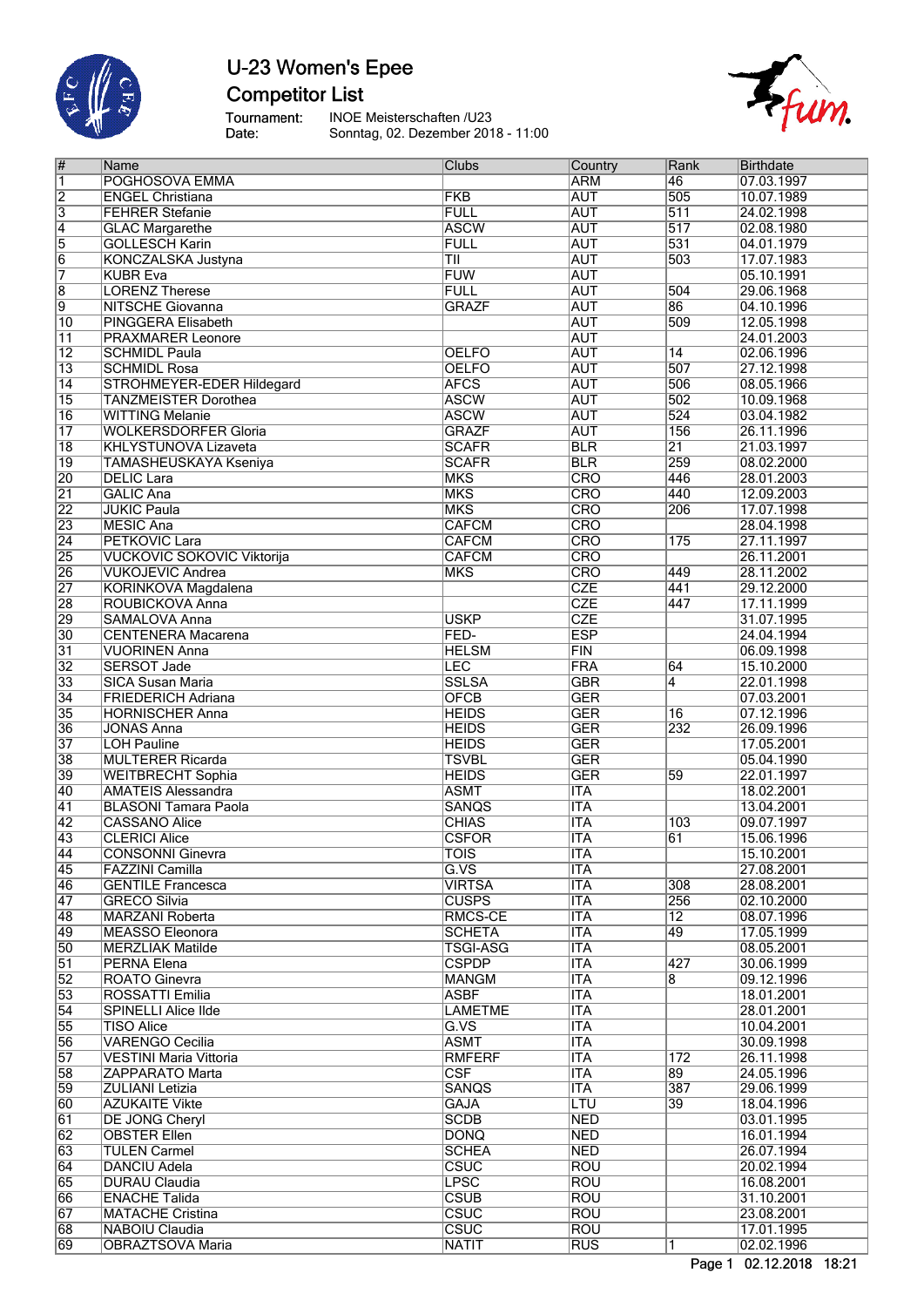#### Page 2 02.12.2018 18:21

| $\overline{\#}$ | Name                     | <b>Clubs</b> | Country    | Rank | Birthdate  |
|-----------------|--------------------------|--------------|------------|------|------------|
| 70              | SHATOVA Anna             | <b>CSKAM</b> | <b>RUS</b> | 381  | 26.01.1998 |
| $\overline{71}$ | TARASOVA Ekaterina       | <b>NATIT</b> | <b>RUS</b> |      | 14.06.1998 |
| $\overline{72}$ | ZAKHARCHENKO Alina       | <b>NATIT</b> | <b>RUS</b> |      | 24.11.1999 |
| 73              | <b>DERETIC Dragana</b>   | <b>MKS</b>   | <b>SRB</b> |      | 31.12.1980 |
| $\overline{74}$ | <b>GRIJAK Marta</b>      | <b>MKS</b>   | <b>SRB</b> | 94   | 07.10.2000 |
| 75              | <b>KNEZEVIC Katarina</b> | <b>MKS</b>   | <b>SRB</b> |      | 04.09.1994 |
| 76              | MILICIC Andiela          | <b>MKS</b>   | <b>SRB</b> |      | 21.11.1994 |
| $\overline{77}$ | ZIVANOVIC Jovana         | <b>MKS</b>   | <b>SRB</b> | 187  | 14.08.1998 |
| 78              | <b>BRUNNER Pauline</b>   | <b>SECHC</b> | <b>SUI</b> |      | 03.12.1994 |
| 79              | <b>BUECH Kim Jasmin</b>  | <b>SEBB</b>  | lsui.      |      | 14.12.1995 |
| 80              | <b>EMMENEGGER Manon</b>  | FCZZ         | ISUI.      | 11   | 07.03.1997 |
| 81              | <b>KRIEGER Angela</b>    | FGLL         | <b>SUI</b> |      | 10.04.1990 |
| 82              | <b>MOESCHLIN Noemi</b>   | <b>ZFCZ</b>  | lsui.      | 24   | 11.10.1996 |
| 83              | <b>SOLARI Demetra</b>    |              | lsui.      |      |            |
| 84              | KAMENISCAKOVA Ida        | <b>MTVM</b>  | <b>SVK</b> |      | 08.03.1983 |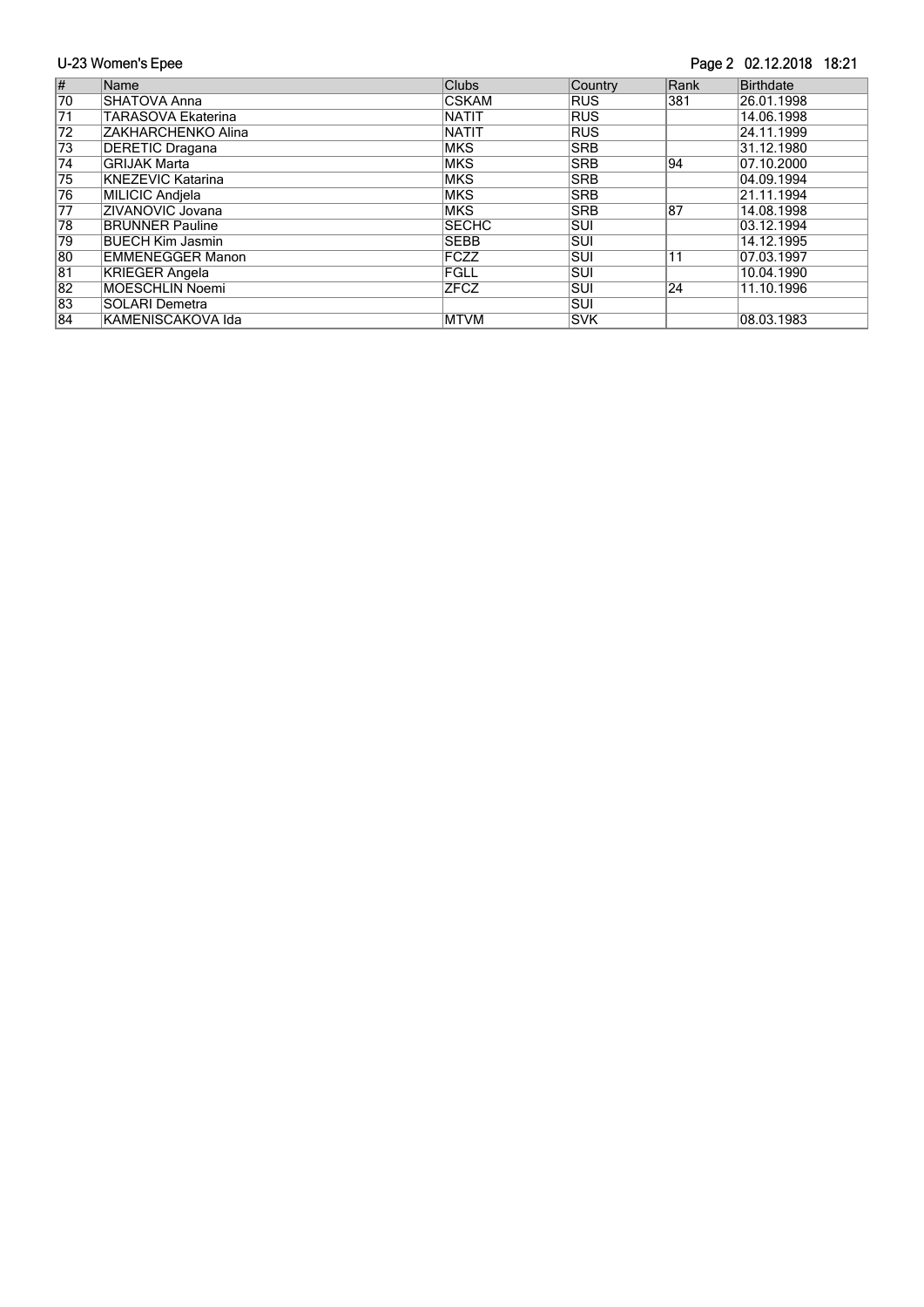|                                                                                        | <b>INOE Meisterschaften /U23</b>                                          |  |  |  |  |  |  |  |  |  |  |  |  |
|----------------------------------------------------------------------------------------|---------------------------------------------------------------------------|--|--|--|--|--|--|--|--|--|--|--|--|
| Moedling                                                                               |                                                                           |  |  |  |  |  |  |  |  |  |  |  |  |
| Sonntag, 02. Dezember 2018                                                             |                                                                           |  |  |  |  |  |  |  |  |  |  |  |  |
| U-23 Women's Epee                                                                      |                                                                           |  |  |  |  |  |  |  |  |  |  |  |  |
|                                                                                        | Total # of competitors: 84<br>Total # of pools: 12                        |  |  |  |  |  |  |  |  |  |  |  |  |
| Round 1                                                                                | 12 pools of 7<br>63 (75,00% of 84) competitors promoted to the next round |  |  |  |  |  |  |  |  |  |  |  |  |
| Round 2<br>Incomplete DE table of 64 fenced through the finals, no fence-off for third |                                                                           |  |  |  |  |  |  |  |  |  |  |  |  |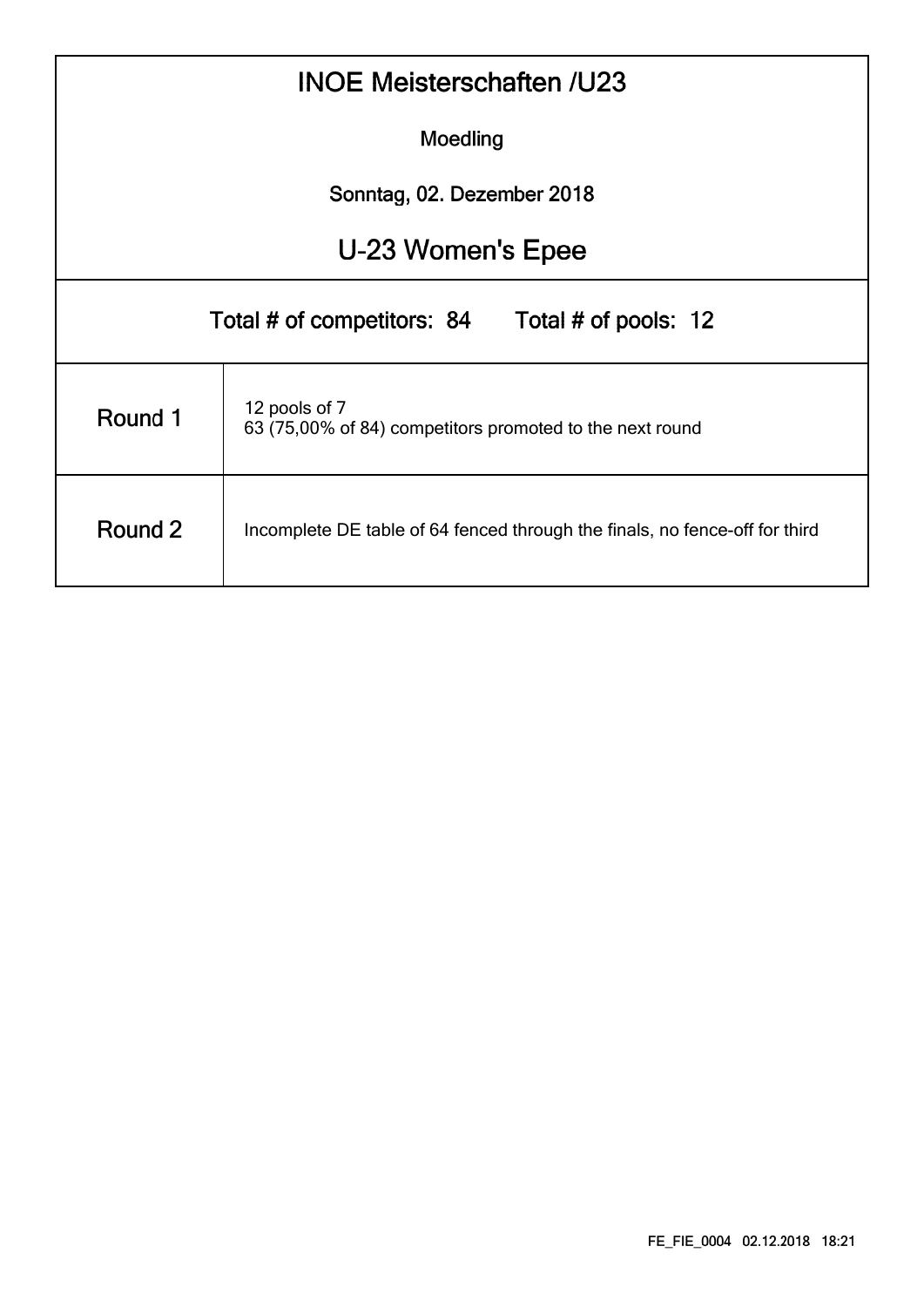

### Seeding for Round #1 - Pool

Tournament:<br>Date: FIE Document:

**INOE Meisterschaften /U23** Sonntag, 02. Dezember 2018 - 11:00<br>FE\_FIE\_0001.2



| Seed                      | Name                          | Club                    | Country                 | Rank            | <b>Notes</b> |
|---------------------------|-------------------------------|-------------------------|-------------------------|-----------------|--------------|
| 1                         | <b>OBRAZTSOVA Maria</b>       | <b>NATIT</b>            | <b>RUS</b>              | 1               |              |
| $\overline{2}$            | <b>SICA Susan Maria</b>       | <b>SSLSA</b>            | <b>GBR</b>              | $\overline{4}$  |              |
|                           |                               |                         |                         |                 |              |
| $\overline{\overline{3}}$ | <b>ROATO Ginevra</b>          | <b>MANGM</b>            | <b>ITA</b>              | $\overline{8}$  |              |
| $\overline{4}$            | <b>EMMENEGGER Manon</b>       | <b>FCZZ</b>             | $\overline{\text{SUI}}$ | $\overline{11}$ |              |
| $\overline{5}$            | <b>MARZANI Roberta</b>        | RMCS-CE                 | <b>ITA</b>              | $\overline{12}$ |              |
|                           |                               |                         |                         |                 |              |
| $\overline{6}$            | <b>SCHMIDL Paula</b>          | <b>OELFO</b>            | <b>AUT</b>              | $\overline{14}$ |              |
| 7                         | <b>HORNISCHER Anna</b>        | <b>HEIDS</b>            | <b>GER</b>              | $\overline{16}$ |              |
| $\overline{8}$            | <b>KHLYSTUNOVA Lizaveta</b>   | <b>SCAFR</b>            | <b>BLR</b>              | $\overline{21}$ |              |
|                           |                               |                         |                         |                 |              |
| $\overline{9}$            | <b>MOESCHLIN Noemi</b>        | <b>ZFCZ</b>             | $\overline{\text{SUI}}$ | 24              |              |
| $\overline{10}$           | <b>AZUKAITE Vikte</b>         | <b>GAJA</b>             | LTU                     | 39              |              |
| $\overline{11}$           | POGHOSOVA EMMA                |                         | <b>ARM</b>              | 46              |              |
| $\overline{12}$           | <b>MEASSO Eleonora</b>        | <b>SCHETA</b>           | <b>ITA</b>              | 49              |              |
|                           |                               |                         |                         |                 |              |
| $\overline{13}$           | <b>WEITBRECHT Sophia</b>      | <b>HEIDS</b>            | <b>GER</b>              | 59              |              |
| 14                        | <b>CLERICI Alice</b>          | <b>CSFOR</b>            | <b>ITA</b>              | 61              |              |
| 15                        | <b>SERSOT Jade</b>            | LEC                     | <b>FRA</b>              | 64              |              |
|                           |                               |                         |                         |                 |              |
| $\overline{16}$           | <b>NITSCHE Giovanna</b>       | <b>GRAZF</b>            | <b>AUT</b>              | 86              |              |
| $\overline{17}$           | ZIVANOVIC Jovana              | <b>MKS</b>              | <b>SRB</b>              | $\overline{87}$ |              |
| $\overline{18}$           | <b>ZAPPARATO Marta</b>        | $\overline{\text{CSF}}$ | <b>ITA</b>              | 89              |              |
|                           |                               |                         |                         |                 |              |
| $\overline{19}$           | <b>GRIJAK Marta</b>           | <b>MKS</b>              | <b>SRB</b>              | 94              |              |
| 20                        | <b>CASSANO Alice</b>          | <b>CHIAS</b>            | <b>ITA</b>              | 103             |              |
| $\overline{21}$           | <b>WOLKERSDORFER Gloria</b>   | <b>GRAZF</b>            | <b>AUT</b>              | 156             |              |
|                           | <b>VESTINI Maria Vittoria</b> |                         |                         | 172             |              |
| $\overline{22}$           |                               | <b>RMFERF</b>           | <b>ITA</b>              |                 |              |
| 23                        | <b>PETKOVIC Lara</b>          | <b>CAFCM</b>            | <b>CRO</b>              | 175             |              |
| $\overline{24}$           | <b>JUKIC Paula</b>            | <b>MKS</b>              | <b>CRO</b>              | 206             |              |
|                           | <b>JONAS Anna</b>             |                         |                         | 232             |              |
| $\overline{25}$           |                               | <b>HEIDS</b>            | <b>GER</b>              |                 |              |
| 26                        | <b>GRECO Silvia</b>           | <b>CUSPS</b>            | <b>ITA</b>              | 256             |              |
| $\overline{27}$           | TAMASHEUSKAYA Kseniya         | <b>SCAFR</b>            | <b>BLR</b>              | 259             |              |
|                           |                               |                         |                         |                 |              |
| 28                        | <b>GENTILE Francesca</b>      | <b>VIRTSA</b>           | <b>ITA</b>              | 308             |              |
| 29                        | <b>SHATOVA Anna</b>           | <b>CSKAM</b>            | <b>RUS</b>              | 381             |              |
| $\overline{30}$           | <b>ZULIANI Letizia</b>        | <b>SANQS</b>            | <b>ITA</b>              | 387             |              |
| $\overline{31}$           | <b>PERNA Elena</b>            | <b>CSPDP</b>            | <b>ITA</b>              | 427             |              |
|                           |                               |                         |                         |                 |              |
| $\overline{32}$           | <b>GALIC Ana</b>              | <b>MKS</b>              | <b>CRO</b>              | 440             |              |
| $\overline{33}$           | KORINKOVA Magdalena           |                         | <b>CZE</b>              | 441             |              |
| $\overline{34}$           | <b>DELIC Lara</b>             | <b>MKS</b>              | CRO                     | 446             |              |
|                           |                               |                         |                         |                 |              |
| 35                        | <b>ROUBICKOVA Anna</b>        |                         | <b>CZE</b>              | 447             |              |
| 36                        | <b>VUKOJEVIC Andrea</b>       | <b>MKS</b>              | <b>CRO</b>              | 449             |              |
| $\overline{37}$           | <b>TANZMEISTER Dorothea</b>   | <b>ASCW</b>             | <b>AUT</b>              | 502             |              |
|                           |                               |                         |                         |                 |              |
| 38                        | KONCZALSKA Justyna            | TII                     | <b>AUT</b>              | 503             |              |
| 39                        | <b>LORENZ Therese</b>         | <b>FULL</b>             | <b>AUT</b>              | 504             |              |
| 40                        | <b>ENGEL Christiana</b>       | <b>FKB</b>              | <b>AUT</b>              | 505             |              |
| $\overline{41}$           |                               | <b>AFCS</b>             | <b>AUT</b>              | 506             |              |
|                           | STROHMEYER-EDER Hildegard     |                         |                         |                 |              |
| $\overline{42}$           | <b>SCHMIDL Rosa</b>           | <b>OELFO</b>            | <b>AUT</b>              | 507             |              |
| 43                        | <b>PINGGERA Elisabeth</b>     |                         | <b>AUT</b>              | 509             |              |
| 44                        | <b>FEHRER Stefanie</b>        | <b>FULL</b>             | <b>AUT</b>              | 511             |              |
|                           |                               |                         |                         |                 |              |
| 45                        | <b>GLAC Margarethe</b>        | <b>ASCW</b>             | <b>AUT</b>              | 517             |              |
| 46                        | <b>WITTING Melanie</b>        | <b>ASCW</b>             | <b>AUT</b>              | 524             |              |
| $\overline{47}$           | <b>GOLLESCH Karin</b>         | <b>FULL</b>             | <b>AUT</b>              | 531             |              |
|                           |                               |                         |                         |                 |              |
| 48                        | <b>MULTERER Ricarda</b>       | <b>TSVBL</b>            | <b>GER</b>              |                 |              |
| 49                        | <b>BLASONI Tamara Paola</b>   | <b>SANQS</b>            | <b>ITA</b>              |                 |              |
| 50                        | <b>PRAXMARER Leonore</b>      |                         | <b>AUT</b>              |                 |              |
|                           |                               |                         | $\overline{\text{SUI}}$ |                 |              |
| $\overline{51}$           | <b>BRUNNER Pauline</b>        | <b>SECHC</b>            |                         |                 |              |
| $\overline{52}$           | <b>VUORINEN Anna</b>          | <b>HELSM</b>            | FIN                     |                 |              |
| 53                        | <b>SPINELLI Alice Ilde</b>    | <b>LAMETME</b>          | <b>ITA</b>              |                 |              |
| $\overline{54}$           | <b>CONSONNI Ginevra</b>       | <b>TOIS</b>             | <b>ITA</b>              |                 |              |
|                           |                               |                         |                         |                 |              |
| $\overline{55}$           | <b>TARASOVA Ekaterina</b>     | <b>NATIT</b>            | RUS                     |                 |              |
| 56                        | <b>MERZLIAK Matilde</b>       | <b>TSGI-ASG</b>         | <b>ITA</b>              |                 |              |
| $\overline{57}$           | <b>MESIC Ana</b>              | <b>CAFCM</b>            | <b>CRO</b>              |                 |              |
|                           |                               |                         |                         |                 |              |
| 58                        | <b>VARENGO Cecilia</b>        | <b>ASMT</b>             | <b>ITA</b>              |                 |              |
| 59                        | <b>MILICIC Andjela</b>        | <b>MKS</b>              | <b>SRB</b>              |                 |              |
| 60                        | <b>LOH Pauline</b>            | <b>HEIDS</b>            | <b>GER</b>              |                 |              |
|                           |                               |                         |                         |                 |              |
| $\overline{61}$           | <b>ENACHE Talida</b>          | <b>CSUB</b>             | <b>ROU</b>              |                 |              |
| $\overline{62}$           | <b>ROSSATTI Emilia</b>        | <b>ASBF</b>             | <b>ITA</b>              |                 |              |
| 63                        | <b>MATACHE Cristina</b>       | CSUC                    | <b>ROU</b>              |                 |              |
|                           |                               |                         |                         |                 |              |
| 64                        | <b>DERETIC Dragana</b>        | <b>MKS</b>              | <b>SRB</b>              |                 |              |
| 65                        | <b>DURAU Claudia</b>          | <b>LPSC</b>             | <b>ROU</b>              |                 |              |
| 66                        | <b>SOLARI Demetra</b>         |                         | $\overline{\text{SUI}}$ |                 |              |
| 67                        |                               | CSUC                    | <b>ROU</b>              |                 |              |
|                           | NABOIU Claudia                |                         |                         |                 |              |
| 68                        | <b>FAZZINI Camilla</b>        | G.VS                    | <b>ITA</b>              |                 |              |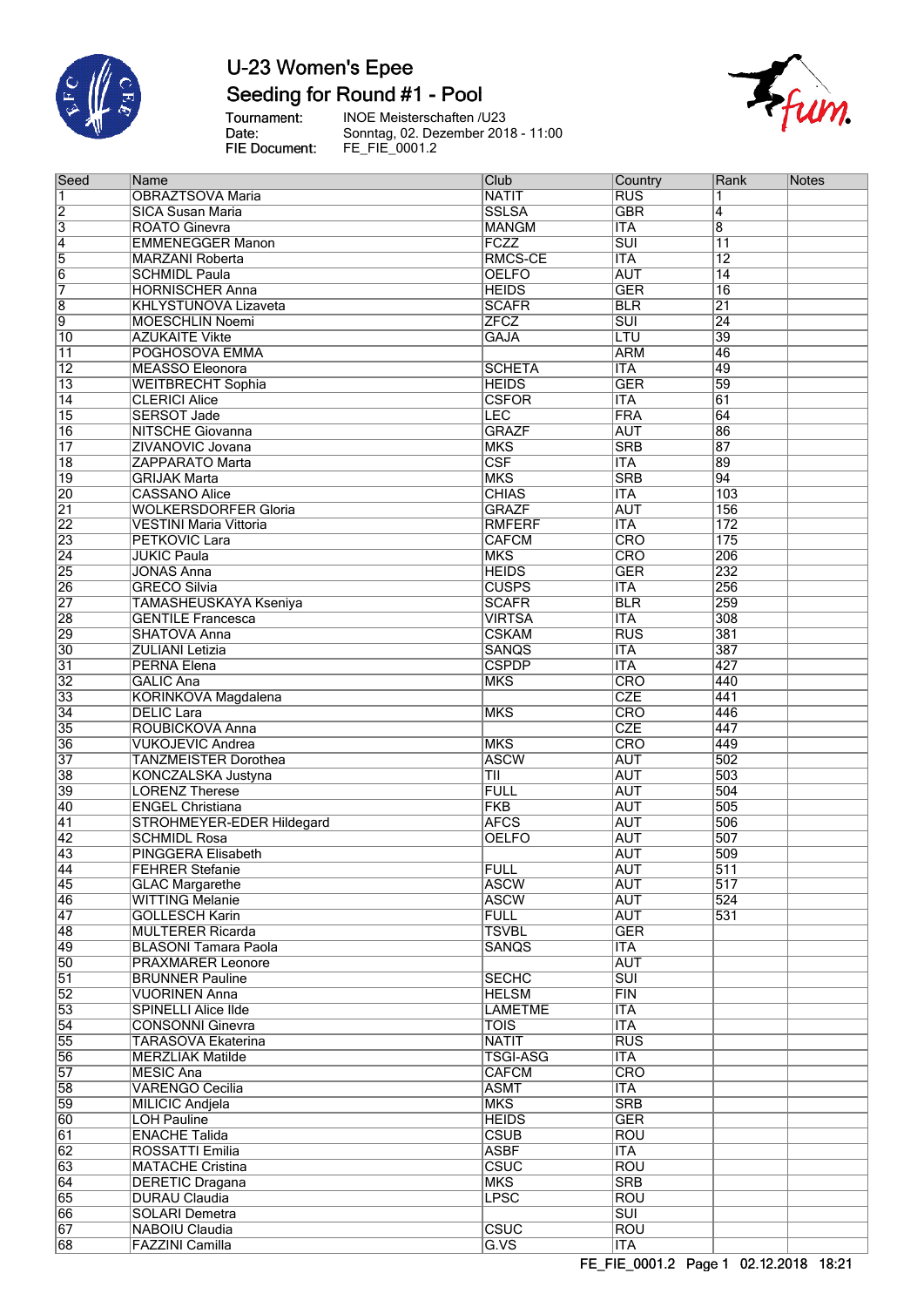#### FE\_FIE\_0001.2 Page 2 02.12.2018 18:21

| Seed            | Name                       | Club         | Country     | Rank | Notes |
|-----------------|----------------------------|--------------|-------------|------|-------|
| 69              | <b>KRIEGER Angela</b>      | FGLL         | <b>SUI</b>  |      |       |
| $\overline{70}$ | SAMALOVA Anna              | <b>USKP</b>  | <b>CZE</b>  |      |       |
| $\overline{71}$ | <b>OBSTER Ellen</b>        | <b>DONQ</b>  | <b>NED</b>  |      |       |
| $\overline{72}$ | <b>BUECH Kim Jasmin</b>    | <b>SEBB</b>  | <b>SUI</b>  |      |       |
| 73              | <b>DE JONG Cheryl</b>      | <b>SCDB</b>  | <b>NED</b>  |      |       |
| $\overline{74}$ | KAMENISCAKOVA Ida          | <b>MTVM</b>  | <b>ISVK</b> |      |       |
| $\overline{75}$ | KUBR Eva                   | <b>FUW</b>   | <b>AUT</b>  |      |       |
| 76              | <b>CENTENERA Macarena</b>  | FED-         | <b>ESP</b>  |      |       |
| 77              | ZAKHARCHENKO Alina         | <b>NATIT</b> | <b>RUS</b>  |      |       |
| 78              | VUCKOVIC SOKOVIC Viktorija | <b>CAFCM</b> | <b>CRO</b>  |      |       |
| 79              | KNEZEVIC Katarina          | <b>MKS</b>   | <b>SRB</b>  |      |       |
| 80              | <b>TULEN Carmel</b>        | <b>SCHEA</b> | <b>NED</b>  |      |       |
| 81              | <b>FRIEDERICH Adriana</b>  | <b>OFCB</b>  | <b>GER</b>  |      |       |
| $\overline{82}$ | DANCIU Adela               | CSUC         | <b>ROU</b>  |      |       |
| 83              | AMATEIS Alessandra         | <b>ASMT</b>  | <b>ITA</b>  |      |       |
| 84              | TISO Alice                 | G.VS         | <b>ITA</b>  |      |       |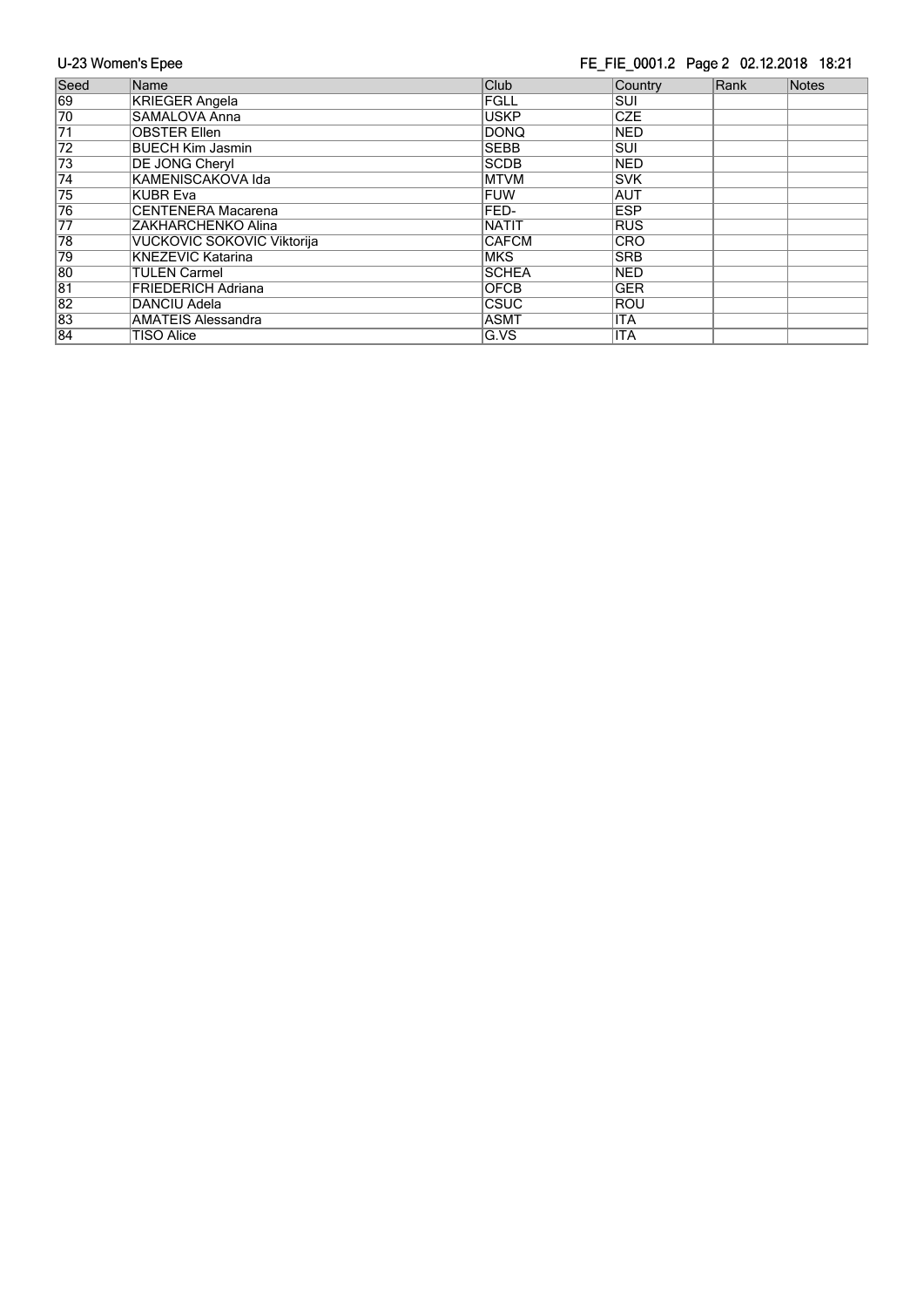

### U-23 Women's Epee Round #1 Pool Results



Tournament: Date: FIE Document:

INOE Meisterschaften /U23 Sonntag, 02. Dezember 2018 - 11:00 FE\_FIE\_0007

|                                        | Strip 1                     | Referee(s):                      |                |                |                |                |    |                |                |                |                |        |    |        |       |
|----------------------------------------|-----------------------------|----------------------------------|----------------|----------------|----------------|----------------|----|----------------|----------------|----------------|----------------|--------|----|--------|-------|
|                                        | 11:00                       | PIRVAN Marin dorian (CSUC / ROU) |                |                |                |                |    |                |                |                |                |        |    |        |       |
| Name                                   |                             | Affiliation                      | #              | 1              | 2              | 3              | 4  | 5              | 6              | 7              | v              | V/M TS |    | TR Ind |       |
| DE JONG Cheryl                         |                             | SCDB/NED                         | 1              |                | V5             | V <sub>5</sub> | D3 | D4             | D <sub>3</sub> | V5             | 3              | 0.50   | 25 | 24     |       |
| <b>PRAXMARER Leonore</b><br><b>AUT</b> |                             |                                  | $\overline{2}$ | D <sub>2</sub> |                | D <sub>0</sub> | D4 | D <sub>3</sub> | D <sub>4</sub> | D <sub>2</sub> | $\mathbf{0}$   | 0,00   | 15 | 30     | $-15$ |
|                                        | <b>BUECH Kim Jasmin</b>     | SEBB / SUI                       | 3              | D4             | V5             |                | D1 | V5             | V5             | D1             | 3              | 0,50   | 21 | 22     | $-1$  |
| <b>JUKIC Paula</b>                     |                             | MKS / CRO                        | 4              | V5             | V <sub>5</sub> | V5             |    | V5             | D <sub>3</sub> | D4             | 4              | 0.67   | 27 | 22     | 5     |
| <b>JONAS Anna</b>                      |                             | <b>HEIDS / GER</b>               | 5              | V5             | V5             | D <sub>3</sub> | D4 |                | D4             | D <sub>3</sub> | $\overline{2}$ | 0,33   | 24 | 27     | -3    |
|                                        | <b>BLASONI Tamara Paola</b> | SANOS / ITA                      | 6              | V5             | V5             | D4             | V5 | V5             |                | V <sub>5</sub> | 5              | 0,83   | 29 | 23     | 6     |
|                                        | OBRAZTSOVA Maria            | NATIT / RUS                      | 7              | D <sub>3</sub> | V5             | V5             | V5 | V5             | D4             |                | 4              | 0.67   | 27 | 20     | 7     |

| <b>Q</b>              | Strip 2                 | Referee(s):                          |                |                |                |                |                |                |                |                |                |        |    |     |            |
|-----------------------|-------------------------|--------------------------------------|----------------|----------------|----------------|----------------|----------------|----------------|----------------|----------------|----------------|--------|----|-----|------------|
|                       | 11:00                   | HABLUTZEL-BURKI Gianna (FZBRS / SUI) |                |                |                |                |                |                |                |                |                |        |    |     |            |
| Name                  |                         | Affiliation                          | #              |                | 2              | 3              | 4              | 5              | 6              | 7              | v              | V/M TS |    | TR. | <b>Ind</b> |
|                       | <b>MULTERER Ricarda</b> | TSVBL / GER                          | 1              |                | V5             | V5             | V <sub>5</sub> | V5             | D <sub>3</sub> | V <sub>5</sub> | 5              | 0,83   | 28 | 17  | 11         |
| <b>GOLLESCH Karin</b> |                         | FULL / AUT                           | $\overline{2}$ | D1             |                | V <sub>5</sub> | D <sub>3</sub> | V5             | D <sub>1</sub> | D <sub>3</sub> | $\overline{2}$ | 0,33   | 18 | 27  | -9         |
|                       | KAMENISCAKOVA Ida       | MTVM / SVK                           | 3              | D <sub>4</sub> | D <sub>4</sub> |                | D <sub>2</sub> | D <sub>1</sub> | V5             | D <sub>3</sub> | 1              | 0,17   | 19 | 27  | -8         |
|                       | <b>SICA Susan Maria</b> | SSLSA / GBR                          | $\overline{4}$ | D <sub>2</sub> | V5             | V5             |                | V5             | V <sub>5</sub> | V <sub>5</sub> | 5              | 0,83   | 27 | 21  | 6          |
| <b>OBSTER Ellen</b>   |                         | DONQ / NED                           | 5              | D <sub>2</sub> | D4             | V5             | D <sub>4</sub> |                | D <sub>3</sub> | D <sub>2</sub> | 1              | 0,17   | 20 | 26  | -6         |
| <b>PETKOVIC Lara</b>  |                         | CAFCM / CRO                          | 6              | V4             | V5             | D <sub>2</sub> | D <sub>4</sub> | V5             |                | V5             | 4              | 0,67   | 25 | 20  | 5          |
| <b>GRECO Silvia</b>   |                         | CUSPS / ITA                          | 7              | D4             | V <sub>4</sub> | V5             | D <sub>3</sub> | V5             | D <sub>3</sub> |                | 3              | 0, 50  | 24 | 23  |            |

| 3                      | Strip 3<br>11:00              | Referee(s):<br><b>CVETIC Jovan (SRB)</b> |                |                |                |                |                |                |                |                |                |        |    |     |            |
|------------------------|-------------------------------|------------------------------------------|----------------|----------------|----------------|----------------|----------------|----------------|----------------|----------------|----------------|--------|----|-----|------------|
| Name                   |                               | Affiliation                              | #              | 1              | $\overline{2}$ | 3              | 4              | 5              | 6              | 7              | v              | V/M TS |    | TR. | <b>Ind</b> |
| <b>WITTING Melanie</b> |                               | ASCW / AUT                               | 1              |                | D1             | D1             | D <sub>3</sub> | D <sub>2</sub> | D4             | D <sub>3</sub> | 0              | 0,00   | 14 | 30  | $-16$      |
| <b>ROATO Ginevra</b>   |                               | <b>MANGM / ITA</b>                       | $\overline{2}$ | V <sub>5</sub> |                | V5             | V5             | D4             | V <sub>5</sub> | V <sub>5</sub> | 5              | 0,83   | 29 | 15  | 14         |
|                        | <b>BRUNNER Pauline</b>        | SECHC / SUI                              | 3              | V5             | D <sub>1</sub> |                | V5             | V <sub>5</sub> | V5             | V <sub>4</sub> | 5              | 0,83   | 25 | 17  | 8          |
| <b>KUBR Eva</b>        |                               | FUW / AUT                                | $\overline{4}$ | V5             | D <sub>3</sub> | D <sub>1</sub> |                | V <sub>5</sub> | D <sub>2</sub> | D <sub>2</sub> | $\overline{2}$ | 0,33   | 18 | 25  | $-7$       |
|                        | <b>VESTINI Maria Vittoria</b> | RMFERF / ITA                             | 5              | V5             | V5             | D <sub>3</sub> | D <sub>2</sub> |                | V <sub>5</sub> | D <sub>1</sub> | 3              | 0,50   | 21 | 24  | $-3$       |
|                        | TAMASHEUSKAYA Kseniya         | SCAFR/BLR                                | 6              | V5             | D <sub>2</sub> | D <sub>4</sub> | V5             | D <sub>3</sub> |                | D <sub>3</sub> | $\overline{2}$ | 0,33   | 22 | 25  | $-3$       |
| SAMALOVA Anna          |                               | USKP / CZE                               | 7              | V5             | D <sub>3</sub> | D <sub>3</sub> | V5             | V5             | V4             |                | 4              | 0,67   | 25 | 18  | 7          |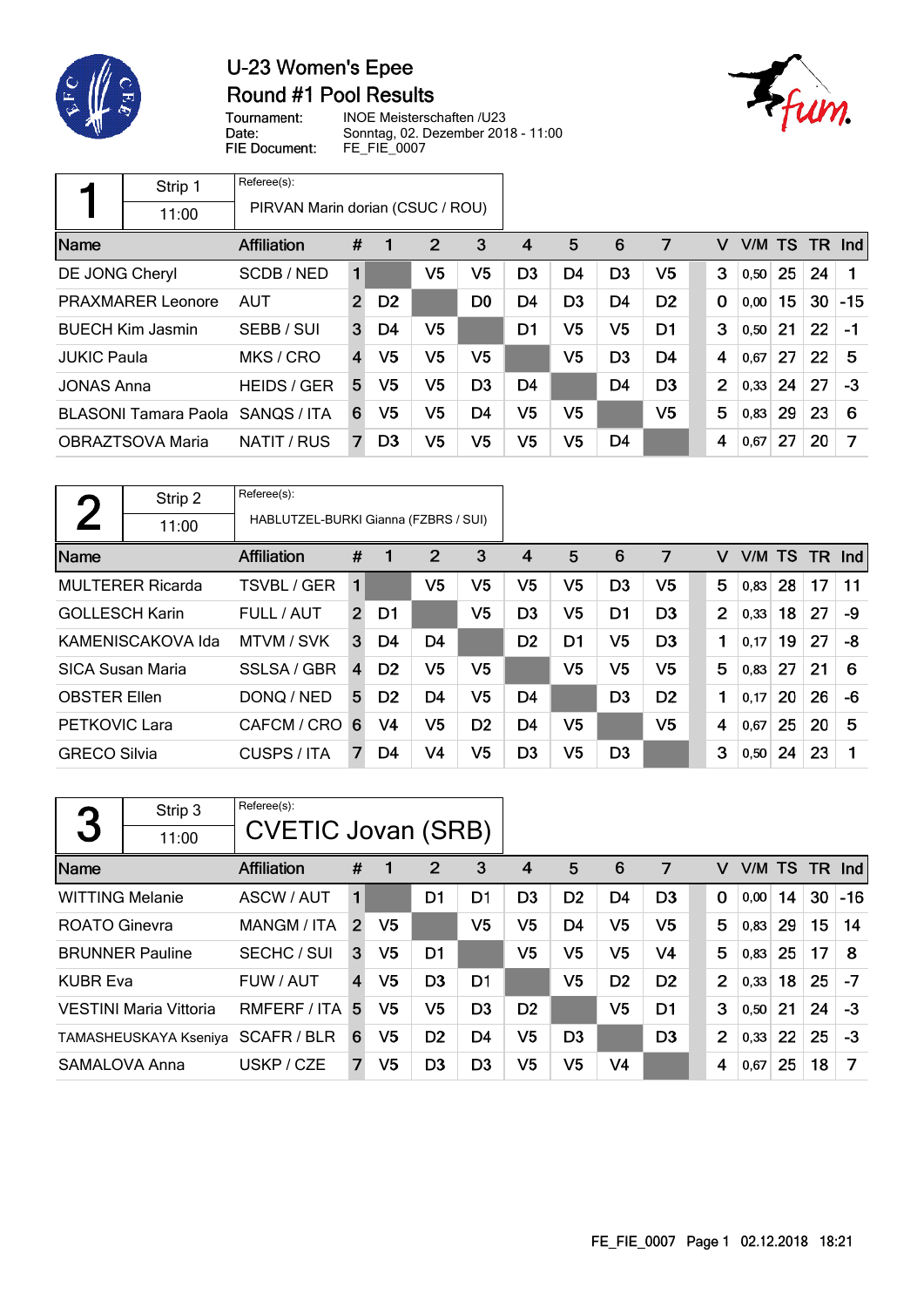|                        | Strip 4                       | Referee(s):                 |                |                |                |                |                |                |                |                |                |        |    |     |       |
|------------------------|-------------------------------|-----------------------------|----------------|----------------|----------------|----------------|----------------|----------------|----------------|----------------|----------------|--------|----|-----|-------|
|                        | 11:00                         | MAUNZ Florian (HEIDS / GER) |                |                |                |                |                |                |                |                |                |        |    |     |       |
| Name                   |                               | Affiliation                 | #              | 1              | 2              | 3              | 4              | 5              | 6              | 7              | v              | V/M TS |    | TR. | Ind   |
|                        | <b>GENTILE Francesca</b>      | VIRTSA / ITA                | 1              |                | V5             | D <sub>2</sub> | D <sub>2</sub> | D <sub>2</sub> | D <sub>1</sub> | V5             | $\overline{2}$ | 0,33   | 17 | 25  | -8    |
| <b>GLAC Margarethe</b> |                               | ASCW / AUT                  | $\overline{2}$ | D1             |                | V5             | D2             | D <sub>2</sub> | D <sub>2</sub> | D1             | 1              | 0.17   | 13 | 28  | $-15$ |
| <b>VUORINEN Anna</b>   |                               | <b>HELSM / FIN</b>          | 3              | V <sub>5</sub> | D <sub>3</sub> |                | V5             | V5             | D <sub>0</sub> | V4             | 4              | 0,67   | 22 | 18  | 4     |
| <b>FAZZINI Camilla</b> |                               | G.VS / ITA                  | $\overline{4}$ | V5             | V5             | D <sub>3</sub> |                | V5             | D <sub>2</sub> | D <sub>0</sub> | 3              | 0,50   | 20 | 17  | -3    |
|                        | <b>WOLKERSDORFER Gloria</b>   | <b>GRAZF / AUT</b>          | 5              | V5             | V5             | D <sub>3</sub> | D <sub>2</sub> |                | D <sub>1</sub> | D <sub>1</sub> | $\overline{2}$ | 0,33   | 17 | 24  | -7    |
|                        | <b>EMMENEGGER Manon</b>       | FCZZ / SUI                  | 6              | V5             | V5             | V2             | V5             | V5             |                | D <sub>2</sub> | 5              | 0,83   | 24 | 11  | 13    |
|                        | CENTENERA Macarena FED- / ESP |                             | 7              | D4             | V5             | D <sub>3</sub> | V1             | V5             | V5             |                | 4              | 0,67   | 23 | 13  | 10    |

|                        | Strip 5                  | Referee(s):                  |                |                |                |                |                |                |                |                |                |        |                 |           |          |
|------------------------|--------------------------|------------------------------|----------------|----------------|----------------|----------------|----------------|----------------|----------------|----------------|----------------|--------|-----------------|-----------|----------|
| 5                      | 11:00                    | <b>SCHALLER Martin (AUT)</b> |                |                |                |                |                |                |                |                |                |        |                 |           |          |
| Name                   |                          | <b>Affiliation</b>           | #              | 1              | 2              | 3              | 4              | 5              | 6              | 7              | v              | V/M TS |                 | <b>TR</b> | Ind      |
| CASSANO Alice          |                          | CHIAS / ITA                  | 1              |                | D <sub>4</sub> | D <sub>4</sub> | V5             | V4             | D <sub>4</sub> | D <sub>3</sub> | $\overline{2}$ | 0,33   | 24              | 24        | $\Omega$ |
|                        | <b>KNEZEVIC Katarina</b> | MKS / SRB                    | $\overline{2}$ | V <sub>5</sub> |                | V5             | D1             | D <sub>3</sub> | D <sub>4</sub> | V <sub>5</sub> | 3              | 0,50   | 23              | 24        | -1       |
| <b>SHATOVA Anna</b>    |                          | <b>CSKAM / RUS</b>           | 3              | V5             | D <sub>2</sub> |                | D <sub>2</sub> | V5             | D <sub>3</sub> | D <sub>1</sub> | $\overline{2}$ | 0,33   | 18              | 26        | -8       |
| <b>MARZANI Roberta</b> |                          | RMCS-CE / ITA                | $\overline{4}$ | D1             | V <sub>5</sub> | V5             |                | V5             | D <sub>3</sub> | V <sub>5</sub> | 4              | 0,67   | 24              | 15        | 9        |
| <b>MESIC Ana</b>       |                          | CAFCM / CRO                  | -5             | D <sub>3</sub> | V4             | D <sub>2</sub> | D <sub>0</sub> |                | D <sub>2</sub> | D <sub>2</sub> | 1              | 0.17   | 13 <sub>1</sub> | 27        | $-14$    |
| <b>KRIEGER Angela</b>  |                          | FGLL / SUI                   | 6              | V5             | V5             | V5             | V5             | V <sub>5</sub> |                | V <sub>5</sub> | 6              | 1,00   | 30              | 17        | 13       |
| <b>FEHRER Stefanie</b> |                          | FULL / AUT                   | 7              | V <sub>5</sub> | D <sub>4</sub> | V5             | D <sub>2</sub> | V5             | D <sub>1</sub> |                | 3              | 0,50   | 22              | 21        | 1        |

|                        | Strip 6                    | Referee(s):                |                |                |                |                |                |                |                |                |                |      |           |     |      |
|------------------------|----------------------------|----------------------------|----------------|----------------|----------------|----------------|----------------|----------------|----------------|----------------|----------------|------|-----------|-----|------|
|                        | 11:00                      | BOKULIC Ivan (CAFCM / CRO) |                |                |                |                |                |                |                |                |                |      |           |     |      |
| Name                   |                            | <b>Affiliation</b>         | #              | 1              | $\overline{2}$ | 3              | 4              | 5              | 6              | 7              | v              | V/M  | <b>TS</b> | TR. | Ind  |
| <b>ZULIANI Letizia</b> |                            | SANQS / ITA                | 1              |                | V5             | D4             | V5             | D4             | D <sub>3</sub> | D4             | $\overline{2}$ | 0,33 | 25        | 28  | $-3$ |
| <b>SCHMIDL Paula</b>   |                            | OELFO / AUT                | $\overline{2}$ | D4             |                | D <sub>3</sub> | V <sub>5</sub> | V <sub>5</sub> | V <sub>5</sub> | V <sub>5</sub> | 4              | 0,67 | 27        | 22  | 5    |
|                        | ZAKHARCHENKO Alina         | NATIT / RUS                | 3              | V5             | V <sub>5</sub> |                | D <sub>3</sub> | V <sub>5</sub> | D <sub>4</sub> | D <sub>0</sub> | 3              | 0,50 | 22        | 26  | -4   |
|                        | <b>SPINELLI Alice IIde</b> | LAMETME / ITA              | 4              | D4             | D <sub>3</sub> | V5             |                | D <sub>4</sub> | V <sub>5</sub> | D4             | $\overline{2}$ | 0,33 | 25        | 26  | -1   |
|                        | PINGGERA Elisabeth         | <b>AUT</b>                 | 5              | V <sub>5</sub> | D4             | D <sub>4</sub> | V5             |                | V <sub>5</sub> | V <sub>5</sub> | 4              | 0,67 | 28        | 25  | 3    |
| NABOIU Claudia         |                            | CSUC / ROU                 | 6              | V5             | D <sub>3</sub> | V5             | D <sub>3</sub> | D <sub>3</sub> |                | D <sub>2</sub> | $\overline{2}$ | 0,33 | 21        | 27  | -6   |
| <b>GRIJAK Marta</b>    |                            | MKS / SRB                  | $\overline{7}$ | V5             | D <sub>2</sub> | V5             | V5             | D <sub>4</sub> | V <sub>5</sub> |                | 4              | 0,67 | 26        | 20  | 6    |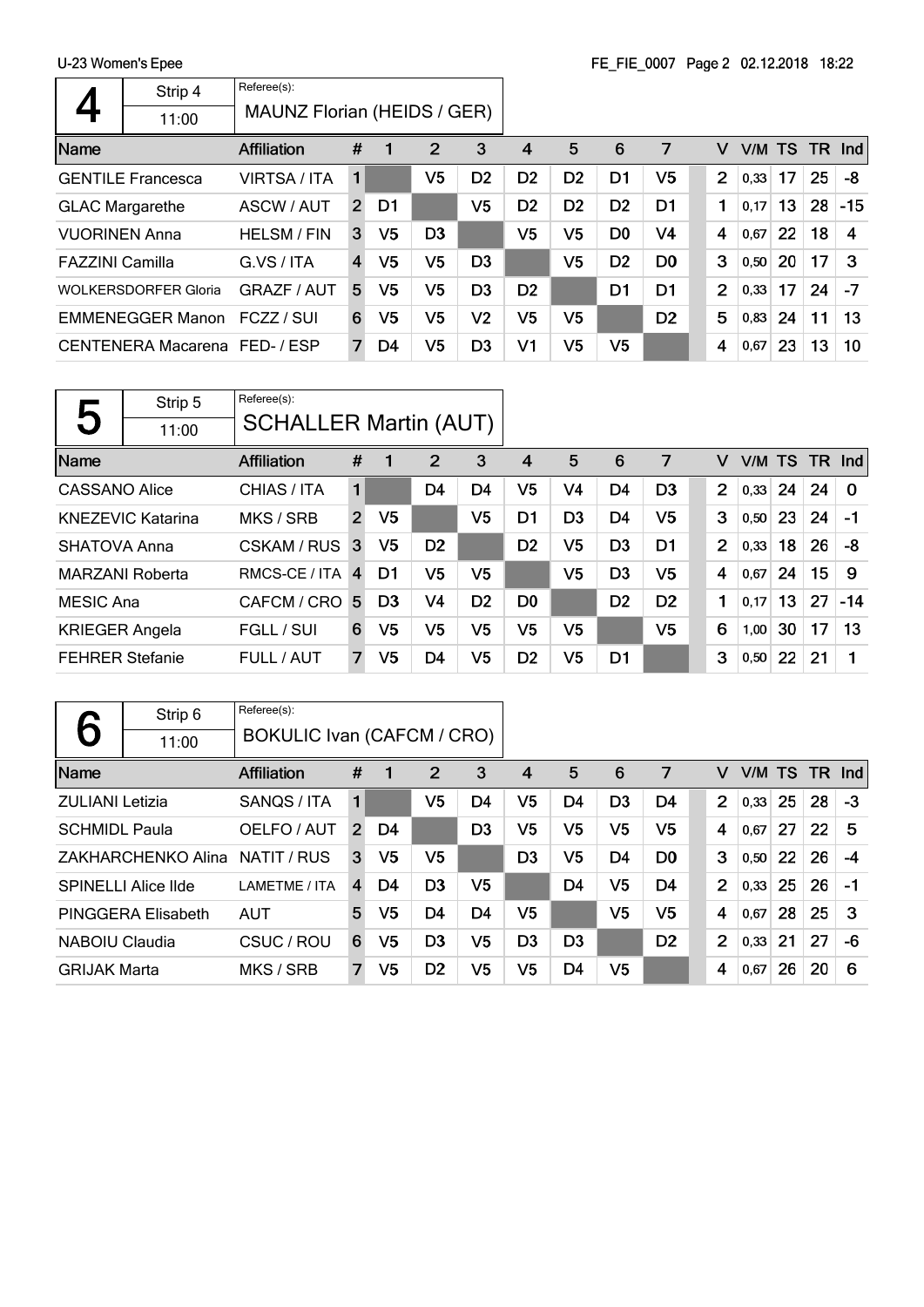|                                          | <b>U-LU MUNICII J LIUC</b>        |                                 |   |                |                |                | IL IL VOOT TUGUU VEILLOTU TULEE |                |                |                |                |      |    |               |      |
|------------------------------------------|-----------------------------------|---------------------------------|---|----------------|----------------|----------------|---------------------------------|----------------|----------------|----------------|----------------|------|----|---------------|------|
|                                          | Strip 7                           | Referee(s):                     |   |                |                |                |                                 |                |                |                |                |      |    |               |      |
|                                          | 11:00                             | MANOLACHE Cristina (FULL / AUT) |   |                |                |                |                                 |                |                |                |                |      |    |               |      |
| Name                                     |                                   | <b>Affiliation</b>              | # |                | 2              | 3              | 4                               | 5              | 6              | 7              | v              |      |    | V/M TS TR Ind |      |
| PERNA Elena<br>CSPDP / ITA               |                                   |                                 | 1 |                | D <sub>3</sub> | V5             | V5                              | V <sub>5</sub> | D <sub>3</sub> | V5             | 4              | 0,67 | 26 | 20            | 6    |
| NATIT / RUS<br><b>TARASOVA Ekaterina</b> |                                   |                                 | 2 | V <sub>5</sub> |                | V <sub>5</sub> | D4                              | V <sub>5</sub> | V <sub>5</sub> | V5             | 5              | 0,83 | 29 | 20            | 9    |
| <b>SOLARI Demetra</b>                    |                                   | SUI                             | 3 | D <sub>3</sub> | D <sub>3</sub> |                | D <sub>4</sub>                  | D <sub>4</sub> | D <sub>3</sub> | V <sub>5</sub> | 1              | 0,17 | 22 | 26            | $-4$ |
|                                          | ZAPPARATO Marta                   | CSF / ITA                       | 4 | D <sub>2</sub> | V5             | V5             |                                 | V <sub>5</sub> | V5             | V5             | 5              | 0,83 | 27 | 21            | 6    |
|                                          | <b>VUCKOVIC SOKOVIC Viktorija</b> | CAFCM / CRO 5                   |   | D <sub>2</sub> | D <sub>3</sub> | V5             | D4                              |                | D <sub>3</sub> | V5             | $\overline{2}$ | 0,33 | 22 | 27            | -5   |
|                                          | <b>HORNISCHER Anna</b>            | <b>HEIDS / GER</b>              | 6 | V5             | D <sub>2</sub> | V5             | D <sub>2</sub>                  | V <sub>5</sub> |                | D <sub>2</sub> | 3              | 0,50 | 21 | 24            | $-3$ |
| <b>SCHMIDL Rosa</b>                      |                                   | OELFO / AUT                     |   | D <sub>3</sub> | D4             | D1             | D <sub>2</sub>                  | D <sub>3</sub> | V5             |                | 1              | 0,17 | 18 | 27            | -9   |
|                                          |                                   |                                 |   |                |                |                |                                 |                |                |                |                |      |    |               |      |

|                      | Strip 8                     | Referee(s):                 |                  |                |                |                |                |                |                |                |                |           |    |    |          |
|----------------------|-----------------------------|-----------------------------|------------------|----------------|----------------|----------------|----------------|----------------|----------------|----------------|----------------|-----------|----|----|----------|
|                      | 11:00                       | ROUYER Elodie (AFCBB / SUI) |                  |                |                |                |                |                |                |                |                |           |    |    |          |
| Name                 |                             | <b>Affiliation</b>          | 2<br>3<br>#<br>1 |                |                |                |                |                | 6              | 7              | v              | V/M TS TR |    |    | Ind      |
|                      | <b>CONSONNI Ginevra</b>     | <b>TOIS / ITA</b>           | 1                |                | V5             | V5             | V5             | D <sub>3</sub> | D <sub>3</sub> | D4             | 3              | 0,50      | 25 | 25 | $\Omega$ |
| <b>GALIC Ana</b>     |                             | MKS / CRO                   | $\overline{2}$   | D <sub>2</sub> |                | D <sub>2</sub> | D <sub>3</sub> | D <sub>3</sub> | D <sub>3</sub> | D <sub>2</sub> | 0              | 0,00      | 15 | 30 | $-15$    |
| <b>DURAU Claudia</b> |                             | LPSC / ROU                  | 3                | D4             | V <sub>5</sub> |                | D <sub>2</sub> | V <sub>5</sub> | V5             | D <sub>1</sub> | 3              | 0,50      | 22 | 23 | -1       |
| <b>TISO Alice</b>    |                             | G.VS / ITA                  | $\overline{4}$   | D4             | V5             | V5             |                | D <sub>3</sub> | V5             | V <sub>4</sub> | 4              | 0,67      | 26 | 20 | 6        |
|                      | ZIVANOVIC Jovana            | MKS / SRB                   | 5                | V5             | V5             | D <sub>4</sub> | V4             |                | V <sub>5</sub> | V <sub>3</sub> | 5              | 0,83      | 26 | 17 | 9        |
|                      | STROHMEYER-EDER Hildegard   | AFCS / AUT                  | 6                | V5             | V5             | D <sub>2</sub> | D <sub>3</sub> | D <sub>1</sub> |                | D <sub>4</sub> | $\overline{2}$ | 0,33      | 20 | 26 | $-6$     |
|                      | <b>KHLYSTUNOVA Lizaveta</b> | SCAFR/BLR                   | 7                | V5             | V5             | V <sub>5</sub> | D <sub>3</sub> | D <sub>2</sub> | V5             |                | 4              | 0,67      | 25 | 18 | 7        |

|                         | Strip 1                   | Referee(s):                 |                               |                |                |                |                |                |                |                |   |        |    |     |          |
|-------------------------|---------------------------|-----------------------------|-------------------------------|----------------|----------------|----------------|----------------|----------------|----------------|----------------|---|--------|----|-----|----------|
| 9                       | 12:15                     | <b>CARVAJAL Jesus (ITA)</b> |                               |                |                |                |                |                |                |                |   |        |    |     |          |
| Name                    |                           | <b>Affiliation</b>          | $\overline{2}$<br>3<br>#<br>1 |                |                |                |                |                | 6              | 7              | v | V/M TS |    | TR. | Ind      |
| <b>ENGEL Christiana</b> |                           | FKB / AUT                   | $\mathbf{1}$                  |                | D4             | D <sub>4</sub> | D1             | V5             | V <sub>4</sub> | V5             | 3 | 0,50   | 23 | 23  | $\Omega$ |
|                         | <b>FRIEDERICH Adriana</b> | OFCB / GER                  | $\overline{2}$                | V <sub>5</sub> |                | D <sub>0</sub> | D <sub>3</sub> | V <sub>5</sub> | V <sub>5</sub> | V <sub>5</sub> | 4 | 0,67   | 23 | 22  |          |
|                         | MOESCHLIN Noemi           | ZFCZ / SUI                  | 3                             | V5             | V <sub>5</sub> |                | V <sub>5</sub> | V <sub>5</sub> | V <sub>5</sub> | V <sub>5</sub> | 6 | 1,00   | 30 | 10  | 20       |
|                         | NITSCHE Giovanna          | <b>GRAZF / AUT</b>          | 4                             | V5             | V <sub>5</sub> | D <sub>3</sub> |                | D <sub>3</sub> | D <sub>2</sub> | V <sub>5</sub> | 3 | 0,50   | 23 | 19  | 4        |
|                         | <b>DERETIC Dragana</b>    | MKS / SRB                   | 5                             | D <sub>2</sub> | D <sub>1</sub> | D <sub>2</sub> | V <sub>5</sub> |                | D <sub>0</sub> | D <sub>3</sub> | 1 | 0,17   | 13 | 28  | $-15$    |
|                         | <b>MERZLIAK Matilde</b>   | TSGI-ASG / ITA              | 6                             | D <sub>2</sub> | D <sub>4</sub> | D <sub>0</sub> | V <sub>5</sub> | V <sub>5</sub> |                | V <sub>5</sub> | 3 | 0,50   | 21 | 20  |          |
|                         | KORINKOVA Magdalena       | <b>CZE</b>                  | 7                             | D4             | D <sub>3</sub> | D1             | D0             | V <sub>5</sub> | D4             |                | 1 | 0,17   | 17 | 28  | -11      |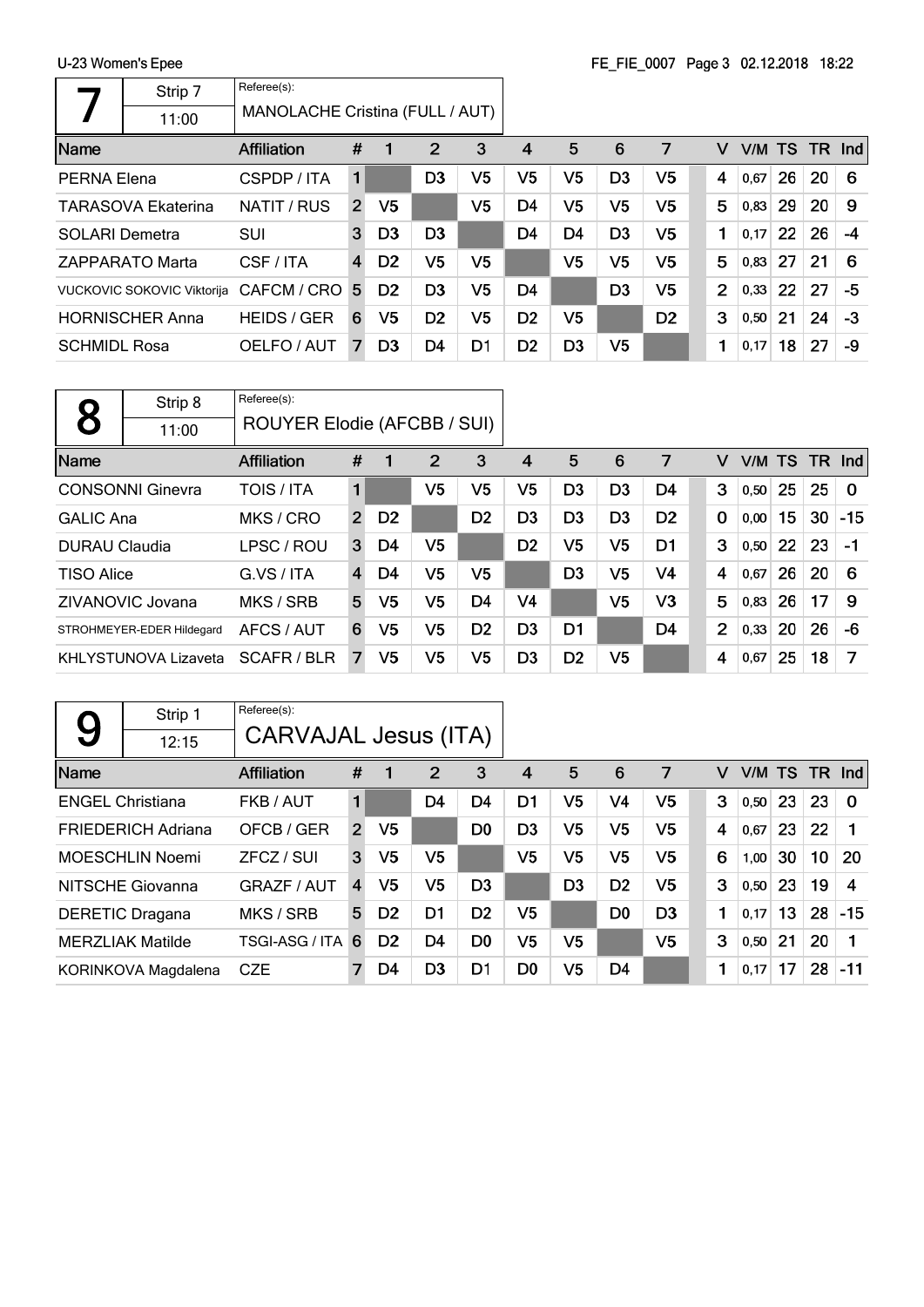| <b>10</b>              | Strip 4<br>12:15          | Referee(s):<br>PIRVAN Marin dorian (CSUC / ROU) |                |                |                |                |                |                |                |                |                |        |    |    |        |
|------------------------|---------------------------|-------------------------------------------------|----------------|----------------|----------------|----------------|----------------|----------------|----------------|----------------|----------------|--------|----|----|--------|
| <b>Name</b>            |                           | Affiliation                                     | #              |                | $\overline{2}$ | 3              | 4              | 5              | 6              | 7              | v              | V/M TS |    |    | TR Ind |
|                        | <b>AMATEIS Alessandra</b> | ASMT / ITA                                      | $\blacksquare$ |                | D <sub>3</sub> | D <sub>4</sub> | D <sub>3</sub> | V <sub>5</sub> | V <sub>5</sub> | V5             | 3              | 0,50   | 25 | 21 | 4      |
| <b>SERSOT Jade</b>     |                           | LEC / FRA                                       | $\overline{2}$ | V4             |                | V <sub>5</sub> | V5             | V <sub>5</sub> | D <sub>3</sub> | V5             | 5              | 0,83   | 27 | 18 | 9      |
|                        | <b>MATACHE Cristina</b>   | CSUC / ROU                                      | 3              | V <sub>5</sub> | D <sub>3</sub> |                | V <sub>4</sub> | V <sub>5</sub> | V <sub>5</sub> | V <sub>5</sub> | 5              | 0,83   | 27 | 21 | 6      |
| <b>VARENGO Cecilia</b> |                           | ASMT / ITA                                      | $\overline{4}$ | V5             | D <sub>4</sub> | D <sub>3</sub> |                | V <sub>5</sub> | D <sub>2</sub> | V5             | 3              | 0,50   | 24 | 21 | 3      |
| <b>LORENZ Therese</b>  |                           | FULL / AUT                                      | 5              | D <sub>3</sub> | D <sub>1</sub> | D <sub>2</sub> | D <sub>2</sub> |                | D <sub>3</sub> | D <sub>4</sub> | $\mathbf 0$    | 0,00   | 15 | 30 | $-15$  |
| <b>AZUKAITE Vikte</b>  |                           | GAJA / LTU                                      | 6              | D4             | V5             | D <sub>3</sub> | V <sub>5</sub> | V <sub>5</sub> |                | V <sub>5</sub> | $\overline{4}$ | 0.67   | 27 | 20 | 7      |
| <b>DELIC</b> Lara      |                           | MKS / CRO                                       | $\overline{7}$ | D <sub>0</sub> | D <sub>2</sub> | D <sub>4</sub> | D <sub>2</sub> | V <sub>5</sub> | D <sub>2</sub> |                | 1              | 0,17   | 15 | 29 | $-14$  |

|                                     | Strip 5            | Referee(s):              |                               |                |                |                |                |                |                |                |                |        |    |           |       |
|-------------------------------------|--------------------|--------------------------|-------------------------------|----------------|----------------|----------------|----------------|----------------|----------------|----------------|----------------|--------|----|-----------|-------|
|                                     | 12:15              | DE ROBBIO Federico (ITA) |                               |                |                |                |                |                |                |                |                |        |    |           |       |
| Name                                |                    | <b>Affiliation</b>       | $\overline{2}$<br>3<br>#<br>1 |                |                |                |                |                | 6              | 7              | v              | V/M TS |    | <b>TR</b> | Ind   |
| <b>DANCIU Adela</b>                 |                    | CSUC / ROU               | 1                             |                | V5             | D <sub>2</sub> | V5             | V <sub>2</sub> | D <sub>3</sub> | V5             | 4              | 0,67   | 22 | 19        | 3     |
|                                     | ROUBICKOVA Anna    | <b>CZE</b>               | 2                             | D <sub>3</sub> |                | D <sub>2</sub> | D <sub>3</sub> | D <sub>1</sub> | D <sub>3</sub> | D <sub>1</sub> | $\bf{0}$       | 0,00   | 13 | 30        | $-17$ |
|                                     | POGHOSOVA EMMA     | <b>ARM</b>               | 3                             | V5             | V5             |                | D <sub>4</sub> | D <sub>1</sub> | V5             | D <sub>3</sub> | 3              | 0,50   | 23 | 20        | 3     |
| <b>LOH Pauline</b>                  |                    | <b>HEIDS / GER</b>       | $\overline{4}$                | D4             | V5             | V5             |                | D <sub>4</sub> | D <sub>3</sub> | D <sub>4</sub> | $\overline{2}$ | 0,33   | 25 | 27        | $-2$  |
| <b>CLERICI Alice</b>                |                    | CSFOR / ITA              | 5                             | D1             | V5             | V5             | V5             |                | V5             | V5             | 5              | 0,83   | 26 | 11        | 15    |
|                                     | KONCZALSKA Justyna | TII / AUT                | 6                             | V5             | V5             | D <sub>2</sub> | V5             | D <sub>1</sub> |                | V5             | 4              | 0,67   | 23 | 22        |       |
| <b>MILICIC Andjela</b><br>MKS / SRB |                    | 7                        | D1                            | V5             | V <sub>4</sub> | V5             | D <sub>2</sub> | D <sub>3</sub> |                | 3              | 0,50           | 20     | 23 | -3        |       |

| 1つ                                   | Strip 3                     | Referee(s):                 |                               |                |                |                |                |                |                |                |      |        |    |       |                    |
|--------------------------------------|-----------------------------|-----------------------------|-------------------------------|----------------|----------------|----------------|----------------|----------------|----------------|----------------|------|--------|----|-------|--------------------|
|                                      | 12:15                       | ROUYER Elodie (AFCBB / SUI) |                               |                |                |                |                |                |                |                |      |        |    |       |                    |
| Name                                 |                             | <b>Affiliation</b>          | $\overline{2}$<br>3<br>#<br>1 |                |                |                |                |                | 6              | 7              | v    | V/M TS |    | TR .  | Ind                |
|                                      | MEASSO Eleonora             | <b>SCHETA / ITA</b>         | $\overline{1}$                |                | V <sub>5</sub> | V5             | D <sub>2</sub> | D <sub>2</sub> | D <sub>3</sub> | V5             | 3    | 0,50   | 22 | 21    | 1                  |
| <b>TULEN Carmel</b>                  |                             | SCHEA / NED                 | $\overline{2}$                | D4             |                | V <sub>5</sub> | D4             | V <sub>5</sub> | V3             | V <sub>5</sub> | 4    | 0,67   | 26 | 20    | 6                  |
|                                      | <b>TANZMEISTER Dorothea</b> | ASCW / AUT                  | 3                             | D <sub>2</sub> | D <sub>3</sub> |                | D <sub>1</sub> | D <sub>4</sub> | D <sub>3</sub> | V <sub>5</sub> | 1    | 0.17   | 18 | 27    | -9                 |
| ROSSATTI Emilia                      |                             | ASBF / ITA                  | 4                             | V5             | V <sub>5</sub> | V5             |                | V <sub>5</sub> | V <sub>5</sub> | V <sub>5</sub> | 6    | 1,00   | 30 | 13    | 17                 |
| <b>ENACHE Talida</b>                 |                             | CSUB / ROU                  | 5                             | V <sub>3</sub> | D <sub>3</sub> | V <sub>5</sub> | D <sub>2</sub> |                | D <sub>2</sub> | V4             | 3    | 0,50   | 19 | 22    | $-3$               |
|                                      | <b>WEITBRECHT Sophia</b>    | <b>HEIDS / GER</b>          | 6                             | V5             | D <sub>2</sub> | V4             | D <sub>1</sub> | V <sub>5</sub> |                | V <sub>5</sub> | 4    | 0,67   | 22 | 18    | $\overline{\bf 4}$ |
| <b>VUKOJEVIC Andrea</b><br>MKS / CRO |                             | 7                           | D <sub>2</sub>                | D <sub>2</sub> | D3             | D <sub>3</sub> | D <sub>1</sub> | D <sub>2</sub> |                | 0              | 0,00 | 13     | 29 | $-16$ |                    |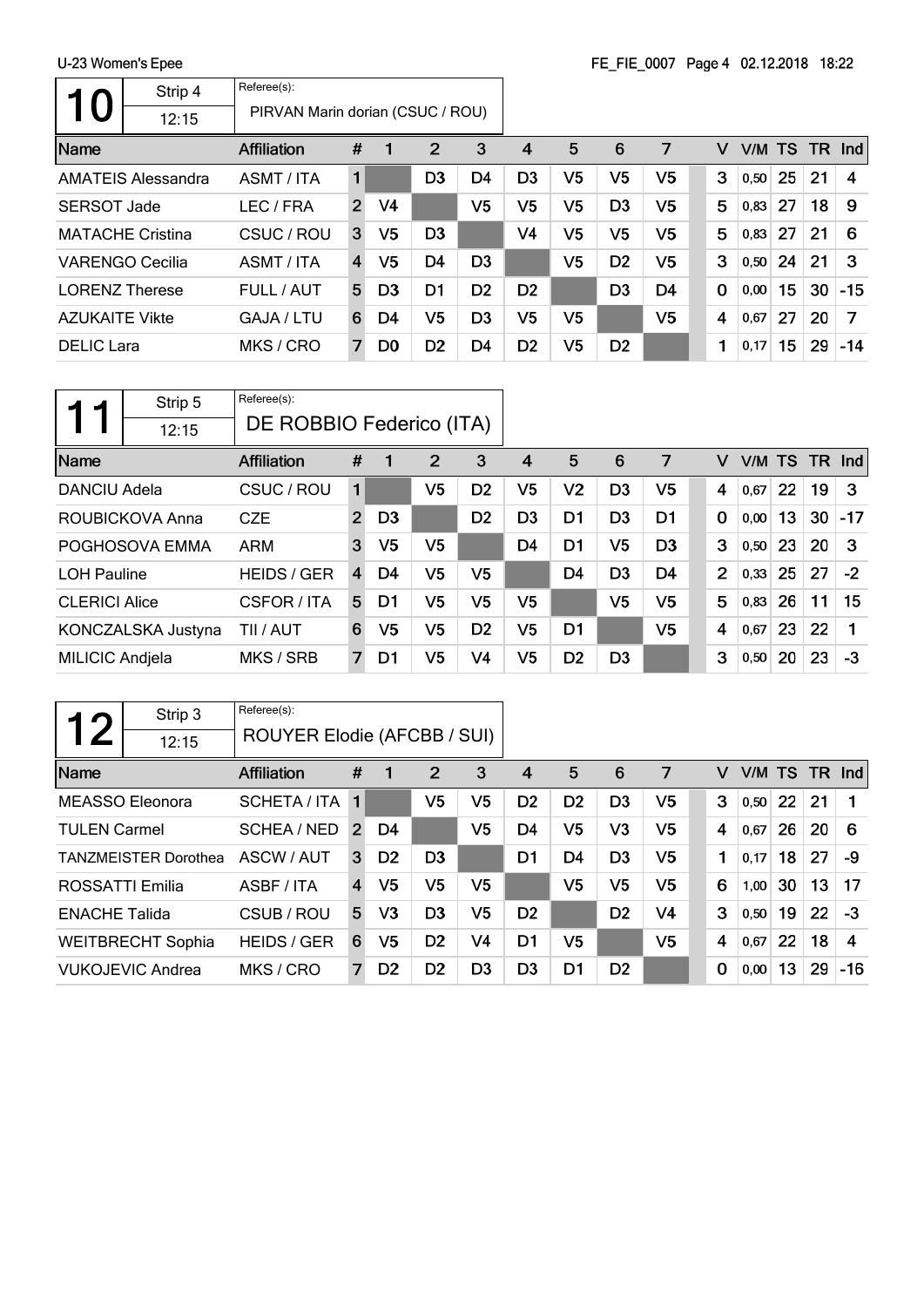

## U-23 Women's Epee Seeding for Round #2 - DE

fum.

Tournament:<br>Date:<br>FIE Document:

INOE Meisterschaften /U23<br>Sonntag, 02. Dezember 2018 - 11:00<br>FE\_FIE\_0008

| Seed                          | Name                                             | Club                       | Country                  | IV                                        | V/M               | TS                                 | TR                    | Ind                                          | Notes                              |
|-------------------------------|--------------------------------------------------|----------------------------|--------------------------|-------------------------------------------|-------------------|------------------------------------|-----------------------|----------------------------------------------|------------------------------------|
| $\overline{1}$                | <b>MOESCHLIN Noemi</b>                           | <b>ZFCZ</b>                | $\overline{\text{SUI}}$  | $\overline{6}$                            | 1,00              | $\overline{30}$                    | 10                    | $+20$                                        | Advanced                           |
| $\frac{2}{3}$                 | ROSSATTI Emilia                                  | <b>ASBF</b>                | <b>ITA</b>               | $\overline{6}$                            | 1,00              | 30                                 | $\overline{13}$       | $+17$                                        | Advanced                           |
|                               | <b>KRIEGER Angela</b>                            | <b>FGLL</b>                | $\overline{\text{SUI}}$  | $\overline{6}$                            | 1,00              | 30                                 | $\overline{17}$       | $+13$                                        | Advanced                           |
| $\overline{4}$                | <b>CLERICI Alice</b>                             | <b>CSFOR</b>               | <b>ITA</b>               | 5                                         | 0,83              | 26                                 | $\overline{11}$       | $+15$                                        | Advanced                           |
| $\overline{5}$                | <b>ROATO Ginevra</b>                             | <b>MANGM</b>               | $\overline{\text{ITA}}$  | 5                                         | 0,83              | 29                                 | $\overline{15}$       | $+14$                                        | Advanced                           |
| $\overline{6}$                | <b>EMMENEGGER Manon</b>                          | FCZZ                       | $\overline{\text{SUI}}$  | $\overline{5}$                            | 0,83              | $\overline{24}$                    | $\overline{11}$       | $+13$                                        | Advanced                           |
| $\overline{7}$                | <b>MULTERER Ricarda</b>                          | <b>TSVBL</b>               | <b>GER</b>               | 5                                         | 0,83              | $\overline{28}$                    | $\overline{17}$       | $+11$                                        | Advanced                           |
| $\overline{8}$                | <b>TARASOVA Ekaterina</b>                        | <b>NATIT</b>               | $\overline{RUS}$         | $\overline{5}$                            | 0,83              | 29                                 | 20                    | $+9$                                         | Advanced                           |
| 9                             | <b>SERSOT Jade</b>                               | LEC                        | <b>FRA</b>               | 5                                         | 0,83              | 27                                 | $\overline{18}$       | $+9$                                         | Advanced                           |
| $\overline{10}$               | ZIVANOVIC Jovana                                 | <b>MKS</b>                 | <b>SRB</b>               | $\overline{5}$                            | 0,83              | 26                                 | $\overline{17}$       | $+9$                                         | Advanced                           |
| $\overline{11}$               | <b>BRUNNER Pauline</b>                           | <b>SECHC</b>               | $\overline{\text{SUI}}$  | $\overline{5}$                            | 0,83              | 25                                 | $\overline{17}$       | $+8$                                         | Advanced                           |
| $\overline{12}$               | <b>BLASONI Tamara Paola</b>                      | <b>SANQS</b>               | <b>ITA</b>               | 5                                         | 0,83              | 29                                 | 23                    | $+6$                                         | Advanced                           |
| 13T                           | <b>SICA Susan Maria</b>                          | <b>SSLSA</b>               | <b>GBR</b>               | $\overline{5}$                            | 0,83              | 27                                 | $\overline{21}$       | $+6$                                         | Advanced                           |
| 13T                           | <b>MATACHE Cristina</b>                          | <b>CSUC</b>                | <b>ROU</b>               | $\overline{5}$                            | 0,83              | 27                                 | $\overline{21}$       | $+6$                                         | Advanced                           |
| $\overline{13T}$              | ZAPPARATO Marta                                  | $\overline{\text{CSF}}$    | <b>ITA</b>               | 5                                         | 0,83              | 27                                 | $\overline{21}$       | $+6$                                         | Advanced                           |
| $\overline{16}$               | <b>CENTENERA Macarena</b>                        | FED-                       | <b>ESP</b>               | $\overline{4}$                            | 0,67              | 23                                 | $\overline{13}$       | $+10$                                        | Advanced                           |
| $\overline{17}$               | <b>MARZANI Roberta</b>                           | RMCS-CE                    | <b>ITA</b>               | $\overline{4}$                            | 0,67              | $\overline{24}$                    | $\overline{15}$       | $+9$                                         | Advanced                           |
| 18T                           | <b>AZUKAITE Vikte</b>                            | <b>GAJA</b>                | $\overline{\text{LTU}}$  | $\overline{4}$                            | 0,67              | 27                                 | $\overline{20}$       | $+7$                                         | Advanced                           |
| 18T                           | OBRAZTSOVA Maria                                 | <b>NATIT</b>               | <b>RUS</b>               | $\overline{4}$                            | 0,67              | 27                                 | $\overline{20}$       | $+7$                                         | Advanced                           |
| 20T                           | <b>KHLYSTUNOVA Lizaveta</b>                      | <b>SCAFR</b>               | <b>BLR</b>               | $\overline{4}$                            | 0,67              | 25                                 | $\overline{18}$       | $+7$                                         | Advanced                           |
| 20T                           | SAMALOVA Anna                                    | <b>USKP</b>                | <b>CZE</b>               | $\overline{4}$                            | 0,67              | 25                                 | $\overline{18}$       | $+7$                                         | Advanced                           |
| 22T                           | <b>TULEN Carmel</b>                              | <b>SCHEA</b>               | <b>NED</b>               | $\overline{4}$                            | 0,67              | 26                                 | $\overline{20}$       | $+6$                                         | Advanced                           |
| 22T                           | <b>TISO Alice</b>                                | $\overline{G.VS}$          | <b>ITA</b>               | $\overline{4}$                            | 0,67              | 26                                 | 20                    | $\overline{+6}$                              | Advanced                           |
| 22T                           | PERNA Elena                                      | <b>CSPDP</b>               | <b>ITA</b>               | $\overline{4}$                            | 0,67              | 26                                 | 20                    | $+6$                                         | Advanced                           |
| 22T                           | <b>GRIJAK Marta</b>                              | <b>MKS</b>                 | <b>SRB</b>               | 4                                         | 0,67              | 26                                 | 20                    | $\overline{+6}$                              | Advanced                           |
| 26T                           | <b>SCHMIDL Paula</b>                             | <b>OELFO</b>               | <b>AUT</b>               | $\overline{4}$                            | 0,67              | 27                                 | $\overline{22}$       | $\overline{+5}$                              | Advanced                           |
| 26T                           | <b>JUKIC Paula</b>                               | <b>MKS</b>                 | CRO                      | $\overline{4}$                            | 0,67              | 27                                 | $\overline{22}$       | $\overline{+5}$                              | Advanced                           |
| 28                            | <b>PETKOVIC Lara</b>                             | <b>CAFCM</b>               | CRO                      | $\overline{4}$                            | 0,67              | 25                                 | $\overline{20}$       | $+5$                                         | Advanced                           |
| 29T                           | <b>VUORINEN Anna</b>                             | <b>HELSM</b>               | FIN                      | $\overline{4}$                            | 0,67              | 22                                 | $\overline{18}$       | $+4$                                         | Advanced                           |
| 29T                           | <b>WEITBRECHT Sophia</b>                         | <b>HEIDS</b>               | <b>GER</b>               | $\overline{4}$                            | 0,67              | 22                                 | $\overline{18}$       | $+4$                                         | Advanced                           |
| $\overline{31}$               | PINGGERA Elisabeth                               |                            | <b>AUT</b>               | 4                                         | 0,67              | 28                                 | $\overline{25}$       | $\overline{+3}$                              | Advanced                           |
| $\overline{32}$               | <b>DANCIU Adela</b>                              | CSUC                       | <b>ROU</b>               | $\overline{4}$                            | 0,67              | 22                                 | $\overline{19}$       | $+3$                                         | Advanced                           |
| 33T                           | <b>KONCZALSKA Justyna</b>                        | ΤIΙ                        | <b>AUT</b>               | $\overline{4}$                            | 0,67              | 23                                 | $\overline{22}$       | $+1$                                         | Advanced                           |
| 33T                           | <b>FRIEDERICH Adriana</b>                        | <b>OFCB</b>                | <b>GER</b>               | $\overline{4}$                            | 0,67              | 23                                 | $\overline{22}$       | $+1$                                         | Advanced                           |
| $\overline{35}$               | <b>AMATEIS Alessandra</b>                        | <b>ASMT</b>                | <b>ITA</b>               | $\overline{\overline{3}}$                 | 0,50              | 25                                 | $\overline{21}$       | $+4$                                         | Advanced                           |
| $\overline{36}$               | <b>NITSCHE Giovanna</b>                          | <b>GRAZF</b>               | <b>AUT</b>               | $\overline{\overline{3}}$                 | 0,50              | 23                                 | $\overline{19}$       | $+4$                                         | Advanced                           |
| $\overline{37}$               | <b>VARENGO Cecilia</b>                           | <b>ASMT</b>                | <b>ITA</b>               | 3                                         | 0,50              | $\overline{24}$                    | $\overline{21}$       | $\overline{+3}$                              | Advanced                           |
| $\overline{38}$               | POGHOSOVA EMMA                                   |                            | <b>ARM</b>               | 3                                         | 0,50              | 23                                 | 20                    | $\overline{+3}$                              | Advanced                           |
| 39                            | <b>FAZZINI Camilla</b>                           | $\overline{G.VS}$          | <b>ITA</b>               | $\overline{3}$                            | 0,50              | 20                                 | $\overline{17}$       | $+3$                                         | Advanced                           |
| 40                            | <b>DE JONG Cheryl</b>                            | <b>SCDB</b>                | <b>NED</b>               | 3                                         | 0,50              | 25                                 | $\overline{24}$       | $+1$                                         | Advanced                           |
| $\overline{41}$               | <b>GRECO Silvia</b>                              | <b>CUSPS</b>               | <b>ITA</b>               | $\overline{3}$                            | 0,50              | $\overline{24}$                    | 23                    | $+1$                                         | Advanced                           |
| 42T                           | <b>MEASSO Eleonora</b>                           | <b>SCHETA</b>              | <b>ITA</b>               | $\overline{\mathbf{3}}$                   | 0,50              | 22                                 | $\overline{21}$       | $+1$                                         | Advanced                           |
| 42T                           | <b>FEHRER Stefanie</b>                           | <b>FULL</b>                | <b>AUT</b>               | 3                                         | 0,50              | $\overline{22}$                    | $\overline{21}$       | $+1$                                         | Advanced                           |
| 44                            | <b>MERZLIAK Matilde</b>                          | TSGI-ASG                   | ITA                      | 3                                         | 0,50              | 21                                 | 20                    | +1                                           | Advanced                           |
| 45                            | <b>CONSONNI Ginevra</b>                          | <b>TOIS</b>                | <b>ITA</b>               | 3                                         | 0,50              | 25                                 | 25                    | 0                                            | Advanced                           |
| 46                            | <b>ENGEL Christiana</b>                          | <b>FKB</b>                 | <b>AUT</b>               | 3                                         | 0,50              | 23                                 | 23                    | 0                                            | Advanced                           |
| 47                            | KNEZEVIC Katarina                                | <b>MKS</b>                 | <b>SRB</b>               | 3                                         | 0,50              | $\overline{23}$                    | $\overline{24}$       | $-1$                                         | Advanced                           |
| 48                            | DURAU Claudia                                    | <b>LPSC</b>                | <b>ROU</b>               | 3                                         | 0,50              | 22                                 | 23                    | $-1$                                         | Advanced                           |
| 49                            | <b>BUECH Kim Jasmin</b>                          | <b>SEBB</b>                | $\overline{\text{SUI}}$  | 3                                         | 0,50              | 21                                 | $\overline{22}$       | $-1$                                         | Advanced                           |
| 50T                           | VESTINI Maria Vittoria                           | <b>RMFERF</b>              | ITA<br><b>GER</b>        | 3                                         | 0,50<br>0,50      | $\overline{21}$<br>$\overline{21}$ | 24<br>$\overline{24}$ | $\overline{\cdot}$ 3<br>$\overline{\cdot 3}$ | Advanced                           |
| <b>50T</b><br>$\overline{52}$ | <b>HORNISCHER Anna</b><br><b>MILICIC Andjela</b> | <b>HEIDS</b><br><b>MKS</b> | <b>SRB</b>               | $\overline{3}$                            | 0,50              | 20                                 | $\overline{23}$       | $\overline{\cdot 3}$                         | Advanced<br>Advanced               |
| 53                            |                                                  | <b>CSUB</b>                |                          | 3                                         |                   |                                    | $\overline{22}$       |                                              |                                    |
| $\overline{54}$               | <b>ENACHE Talida</b>                             | <b>NATIT</b>               | <b>ROU</b><br><b>RUS</b> | 3                                         | 0,50<br> 0, 50    | $\overline{19}$<br>22              | 26                    | $-3$                                         | Advanced<br>Advanced               |
| 55                            | ZAKHARCHENKO Alina<br><b>CASSANO Alice</b>       | <b>CHIAS</b>               | <b>ITA</b>               | $\overline{\mathbf{3}}$<br>$\overline{2}$ | 0,33              | 24                                 | $\overline{24}$       | -4<br>0                                      | Advanced                           |
| 56                            | <b>SPINELLI Alice Ilde</b>                       | <b>LAMETME</b>             | <b>ITA</b>               | $\overline{2}$                            | 0,33              | 25                                 | 26                    | $-1$                                         | Advanced                           |
| 57                            | <b>LOH Pauline</b>                               | <b>HEIDS</b>               | <b>GER</b>               | $\overline{2}$                            | 0,33              | 25                                 | $\overline{27}$       | $\overline{-2}$                              | Advanced                           |
| 58                            | <b>ZULIANI Letizia</b>                           | <b>SANQS</b>               | <b>ITA</b>               | $\overline{2}$                            | 0,33              | 25                                 | 28                    | -3                                           | Advanced                           |
| 59                            | <b>JONAS Anna</b>                                | <b>HEIDS</b>               | <b>GER</b>               |                                           | 0,33              | $\overline{24}$                    | $\overline{27}$       | $\overline{\cdot 3}$                         | Advanced                           |
| 60                            | TAMASHEUSKAYA Kseniya                            | <b>SCAFR</b>               | <b>BLR</b>               | $\overline{2}$<br>2                       | 0,33              | $\overline{22}$                    | $\overline{25}$       | -3                                           | Advanced                           |
| 61                            | <b>VUCKOVIC SOKOVIC Viktorija</b>                | <b>CAFCM</b>               | <b>CRO</b>               | $\overline{2}$                            | 0,33              | 22                                 | $\overline{27}$       | $\overline{-5}$                              | Advanced                           |
| 62                            | NABOIU Claudia                                   | <b>CSUC</b>                | <b>ROU</b>               | $\overline{2}$                            | 0,33              | $\overline{21}$                    | $\overline{27}$       | -6                                           | Advanced                           |
| 63                            | STROHMEYER-EDER Hildegard                        | <b>AFCS</b>                | <b>AUT</b>               | $\overline{2}$                            | 0,33              | 20                                 | 26                    | -6                                           | Advanced                           |
| 64                            | <b>KUBR Eva</b>                                  | <b>FUW</b>                 | <b>AUT</b>               | $\overline{2}$                            | 0,33              | $\overline{18}$                    | $\overline{25}$       | -7                                           | Eliminated                         |
| 65                            | <b>WOLKERSDORFER Gloria</b>                      | <b>GRAZF</b>               | <b>AUT</b>               | $\overline{2}$                            | 0, 33             | 17                                 | $\overline{24}$       |                                              | Eliminated                         |
| 66                            | SHATOVA Anna                                     | <b>CSKAM</b>               | <b>RUS</b>               | $\overline{2}$                            | 0,33              | $\overline{18}$                    | 26                    | -8                                           | Eliminated                         |
| $\overline{67}$               | <b>GENTILE Francesca</b>                         | <b>VIRTSA</b>              | <b>ITA</b>               | $\overline{2}$                            | 0,33              | 17                                 | 25                    | -8                                           | Eliminated                         |
| 68                            | <b>GOLLESCH Karin</b>                            | <b>FULL</b>                | <b>AUT</b>               | $\overline{2}$                            | $\overline{0,33}$ | $\overline{18}$                    | $\overline{27}$       | -9                                           | Eliminated                         |
|                               |                                                  |                            |                          |                                           |                   |                                    |                       |                                              | FE FIE 0000 Board 00:10:0010 10:00 |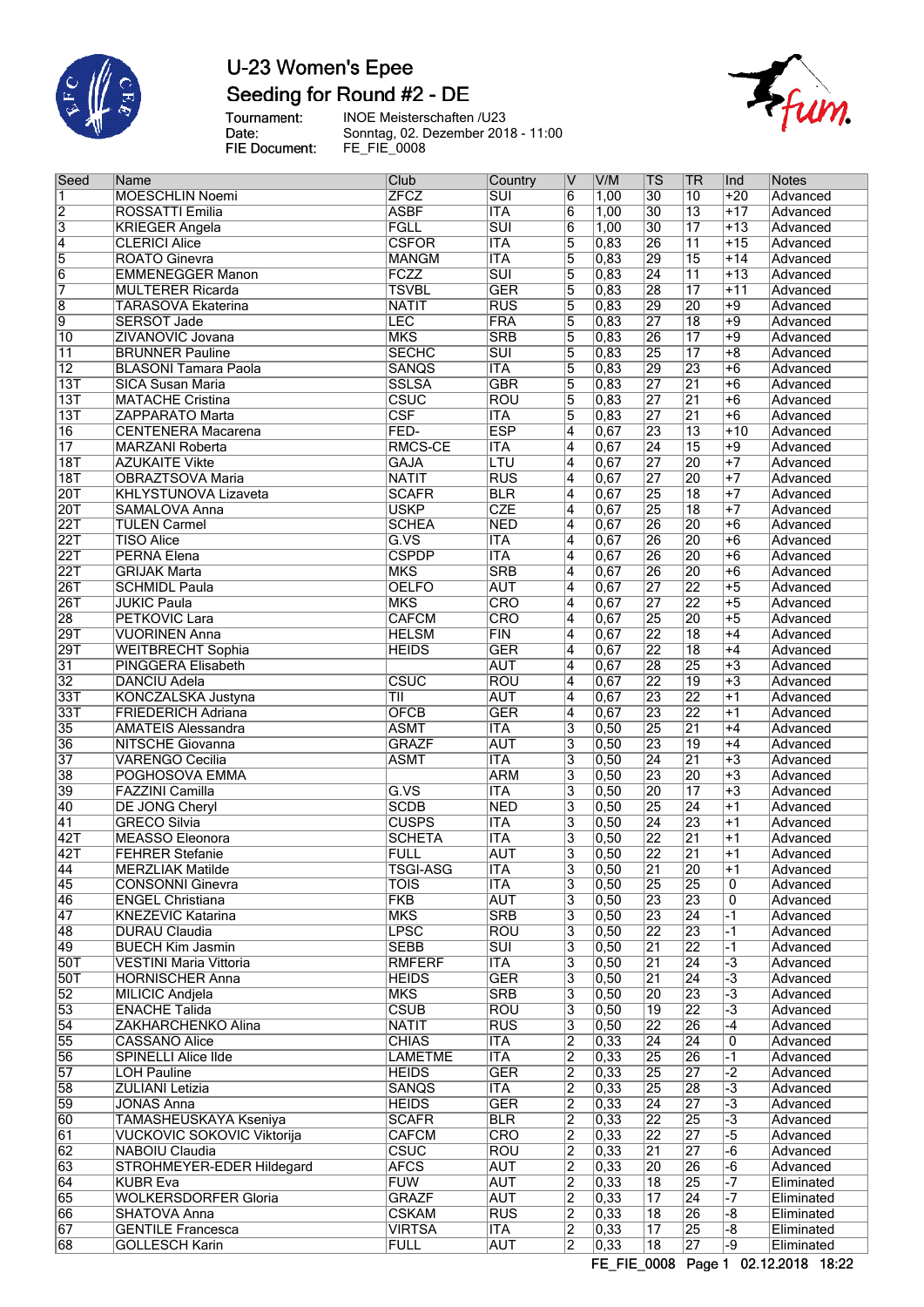#### FE\_FIE\_0008 Page 2 02.12.2018 18:22

| Seed            | Name                        | Club         | Country    | IV. | V/M   | <b>TS</b>       | <b>TR</b>       | Ind   | <b>Notes</b>      |
|-----------------|-----------------------------|--------------|------------|-----|-------|-----------------|-----------------|-------|-------------------|
| 69              | <b>SOLARI Demetra</b>       |              | SUI        |     | 0, 17 | 22              | 26              | $-4$  | Eliminated        |
| 70              | <b>OBSTER Ellen</b>         | DONQ         | <b>NED</b> |     | 0, 17 | 20              | 26              | $-6$  | Eliminated        |
| $\overline{71}$ | KAMENISCAKOVA Ida           | <b>MTVM</b>  | <b>SVK</b> |     | 0, 17 | 19              | 27              | -8    | Eliminated        |
| 72T             | <b>SCHMIDL Rosa</b>         | <b>OELFO</b> | <b>AUT</b> |     | 0.17  | 18              | 27              | -9    | Eliminated        |
| 72T             | <b>TANZMEISTER Dorothea</b> | <b>ASCW</b>  | <b>AUT</b> |     | 0, 17 | 18              | 27              | -9    | Eliminated        |
| $\overline{74}$ | KORINKOVA Magdalena         |              | <b>CZE</b> |     | 0, 17 | $1\overline{7}$ | 28              | $-11$ | Eliminated        |
| $\overline{75}$ | DELIC Lara                  | <b>MKS</b>   | <b>CRO</b> |     | 0, 17 | 15              | 29              | $-14$ | Eliminated        |
| $\overline{76}$ | MESIC Ana                   | <b>CAFCM</b> | <b>CRO</b> |     | 0, 17 | 13              | 27              | -14   | Eliminated        |
| 77T             | <b>GLAC Margarethe</b>      | <b>ASCW</b>  | <b>AUT</b> |     | 0.17  | 13              | 28              | $-15$ | Eliminated        |
| 77T             | <b>DERETIC Dragana</b>      | <b>MKS</b>   | <b>SRB</b> |     | 0.17  | 13              | 28              | $-15$ | Eliminated        |
| 79T             | <b>PRAXMARER Leonore</b>    |              | <b>AUT</b> |     | 0,00  | 15              | 30              | -15   | Eliminated        |
| 79T             | <b>GALIC Ana</b>            | <b>MKS</b>   | <b>CRO</b> | 10  | 0,00  | 15              | 30              | $-15$ | Eliminated        |
| 79T             | LORENZ Therese              | FULL         | <b>AUT</b> | 10  | 0,00  | 15              | 30              | $-15$ | Eliminated        |
| $\overline{82}$ | WITTING Melanie             | <b>ASCW</b>  | <b>AUT</b> | 10  | 0.00  | 14              | $\overline{30}$ | $-16$ | Eliminated        |
| 83              | <b>VUKOJEVIC Andrea</b>     | <b>MKS</b>   | <b>CRO</b> | 10  | 0.00  | 13              | 29              | -16   | Eliminated        |
| 84              | ROUBICKOVA Anna             |              | <b>CZE</b> | 10  | 0.00  | 13              | 30              | $-17$ | <b>Eliminated</b> |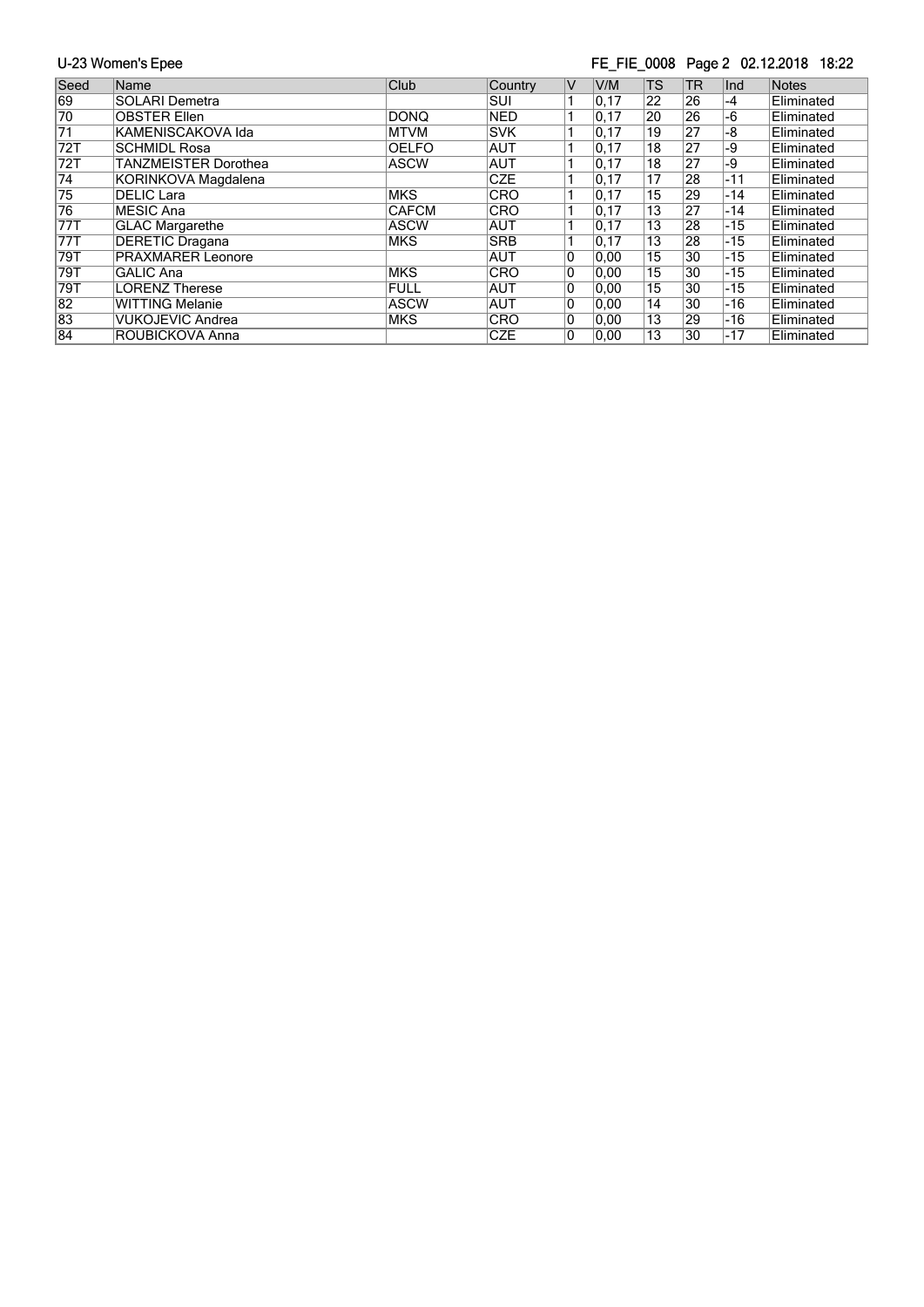#### U-23 Women's Epee - Round #2 - DE (Table of 64)

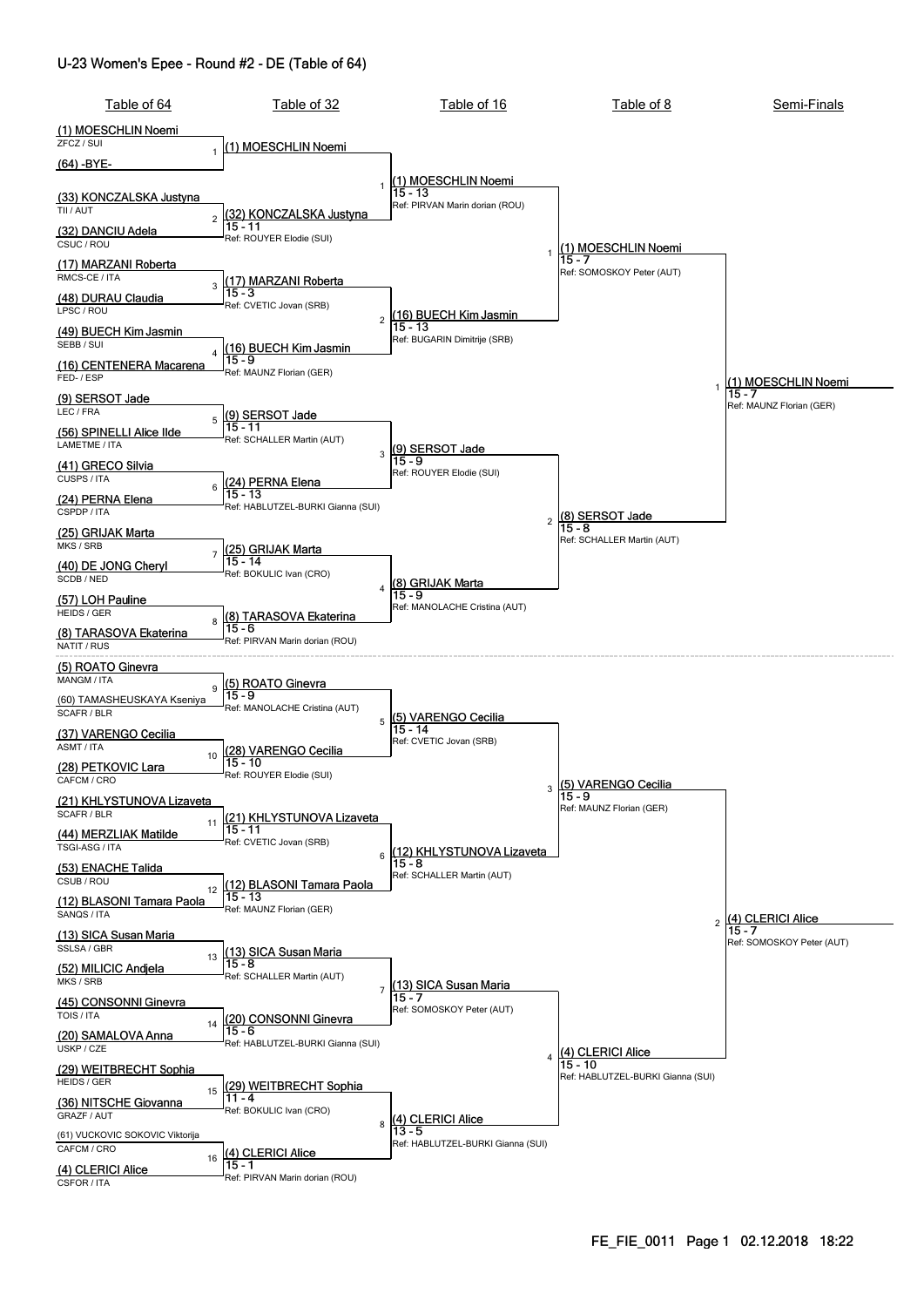#### U-23 Women's Epee - Round #2 - DE (Table of 64)

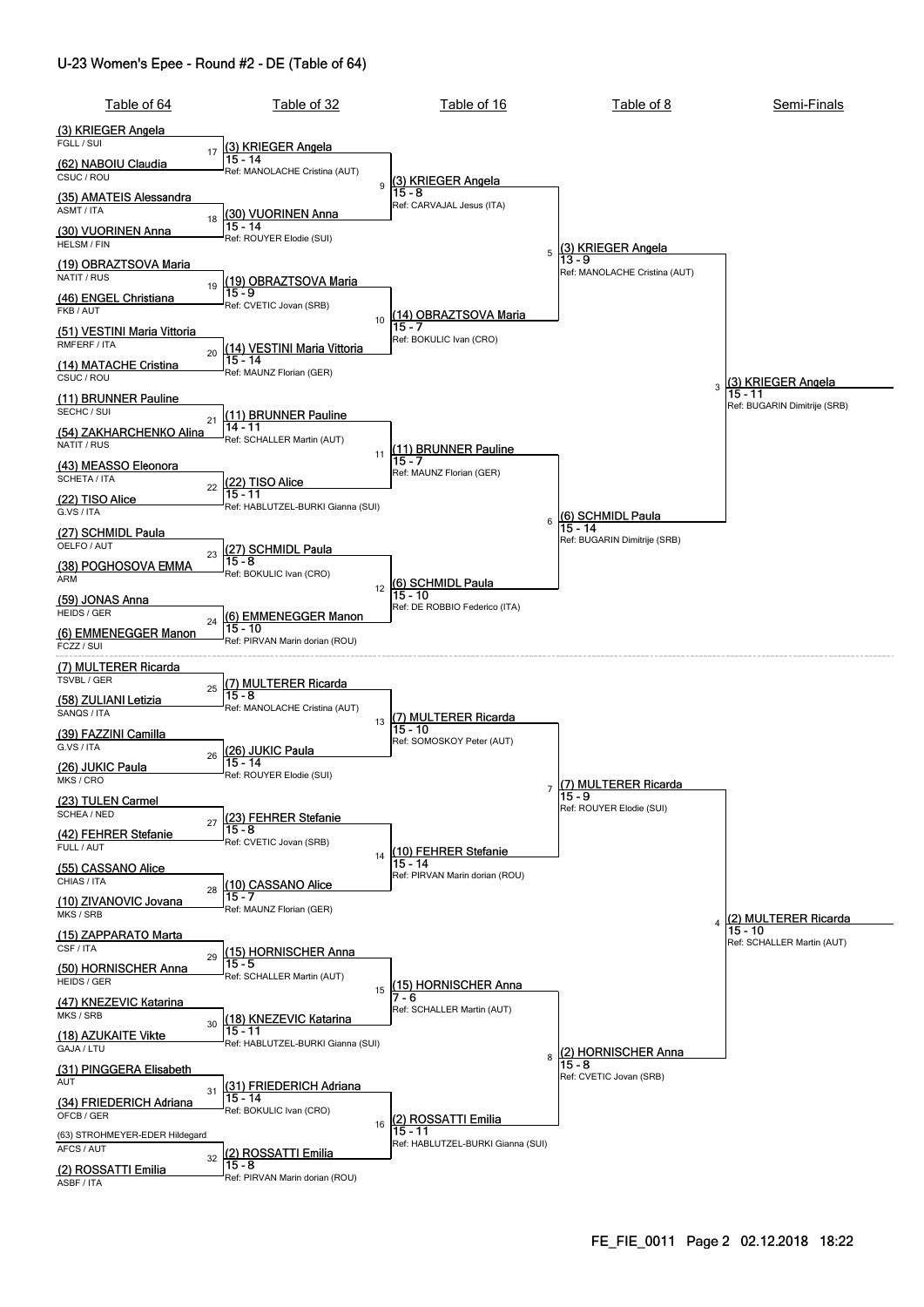#### U-23 Women's Epee - Round #2 - DE (Table of 8)

| Table of 8                                                                       | Semi-Finals                                                                | Finals                              |                              |
|----------------------------------------------------------------------------------|----------------------------------------------------------------------------|-------------------------------------|------------------------------|
| (1) MOESCHLIN Noemi<br>ZFCZ / SUI<br>(8) SERSOT Jade<br>LEC / FRA                | l(1) MOESCHLIN Noemi<br>15 - 7<br>Ref: MAUNZ Florian (GER)                 | (1) CLERICI Alice<br>15 - 13        |                              |
| (5) VARENGO Cecilia<br>ASMT/ITA<br>(4) CLERICI Alice<br>CSFOR / ITA              | (4) CLERICI Alice<br>$\overline{c}$<br>15 - 7<br>Ref: SOMOSKOY Peter (AUT) | Ref: BUGARIN Dimitrije (SRB)        | 1) KRIEGER Angela<br>15 - 12 |
| (3) KRIEGER Angela<br>FGLL / SUI<br>(6) SCHMIDL Paula<br>OELFO / AUT             | (3) KRIEGER Angela<br>3<br>15 - 11<br>Ref: BUGARIN Dimitrije (SRB)         | (2) KRIEGER Angela                  | Ref: SOMOSKOY Peter (AUT)    |
| (7) MULTERER Ricarda<br>TSVBL / GER<br>(2) HORNISCHER Anna<br><b>HEIDS / GER</b> | (2) MULTERER Ricarda<br>Δ<br>15 - 10<br>Ref: SCHALLER Martin (AUT)         | 15 - 5<br>Ref: SOMOSKOY Peter (AUT) |                              |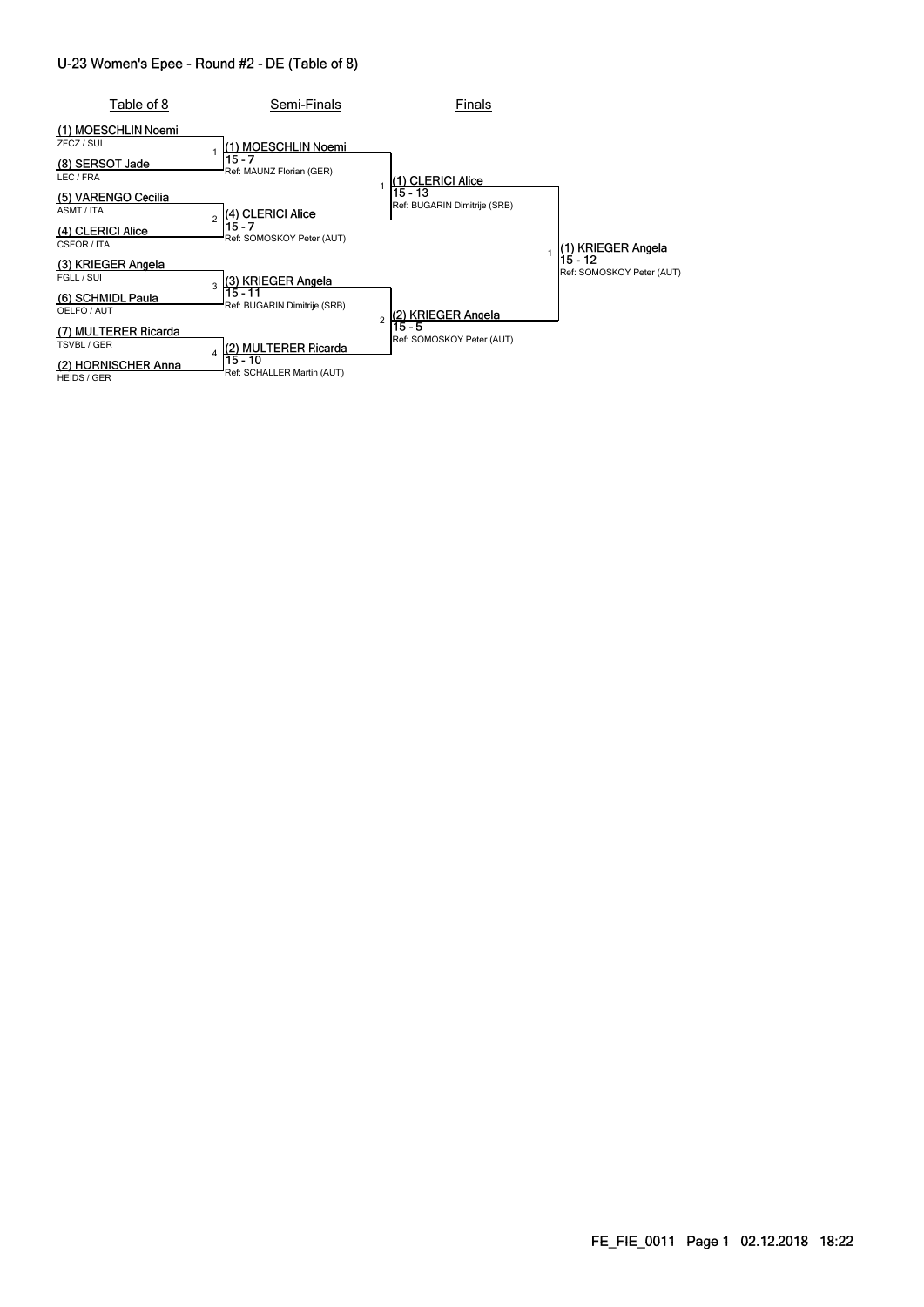

**Final Ranking** 

Tournament:<br>Date:<br>FIE Document:

**INOE Meisterschaften /U23** Sonntag, 02. Dezember 2018 - 11:00<br>FE\_FIE\_0012



| Place           | Name                              | Clubs                   | Country                   | <b>Birthdate</b> |
|-----------------|-----------------------------------|-------------------------|---------------------------|------------------|
| 1               | <b>KRIEGER Angela</b>             | FGLL                    | <b>SUI</b>                | 10.04.1990       |
| $\overline{2}$  | <b>CLERICI Alice</b>              | <b>CSFOR</b>            | <b>ITA</b>                | 15.06.1996       |
| $\overline{3T}$ | <b>MOESCHLIN Noemi</b>            | <b>ZFCZ</b>             | $\overline{\text{SUI}}$   | 11.10.1996       |
|                 |                                   |                         | <b>GER</b>                |                  |
| $\overline{3T}$ | <b>MULTERER Ricarda</b>           | <b>TSVBL</b>            |                           | 05.04.1990       |
| 5               | <b>SERSOT Jade</b>                | LEC                     | <b>FRA</b>                | 15.10.2000       |
| $\overline{6}$  | <b>SCHMIDL Paula</b>              | <b>OELFO</b>            | <b>AUT</b>                | 02.06.1996       |
| 7               | <b>VARENGO Cecilia</b>            | <b>ASMT</b>             | <b>ITA</b>                | 30.09.1998       |
| $\overline{8}$  | <b>HORNISCHER Anna</b>            | <b>HEIDS</b>            | <b>GER</b>                | 07.12.1996       |
|                 |                                   |                         |                           |                  |
| $\overline{9}$  | ROSSATTI Emilia                   | <b>ASBF</b>             | <b>ITA</b>                | 18.01.2001       |
| 10              | <b>BRUNNER Pauline</b>            | <b>SECHC</b>            | $\overline{\text{SUI}}$   | 03.12.1994       |
| 11              | <b>SICA Susan Maria</b>           | <b>SSLSA</b>            | <b>GBR</b>                | 22.01.1998       |
| $\overline{12}$ | <b>OBRAZTSOVA Maria</b>           | <b>NATIT</b>            | <b>RUS</b>                | 02.02.1996       |
|                 |                                   |                         |                           |                  |
| $\overline{13}$ | <b>KHLYSTUNOVA Lizaveta</b>       | <b>SCAFR</b>            | <b>BLR</b>                | 21.03.1997       |
| 14              | <b>GRIJAK Marta</b>               | <b>MKS</b>              | <b>SRB</b>                | 07.10.2000       |
| $\overline{15}$ | <b>FEHRER Stefanie</b>            | <b>FULL</b>             | <b>AUT</b>                | 24.02.1998       |
| $\overline{16}$ | <b>BUECH Kim Jasmin</b>           | <b>SEBB</b>             | $\overline{\text{SUI}}$   | 14.12.1995       |
|                 |                                   |                         |                           |                  |
| $\overline{17}$ | ROATO Ginevra                     | <b>MANGM</b>            | <b>ITA</b>                | 09.12.1996       |
| $\overline{18}$ | <b>EMMENEGGER Manon</b>           | FCZZ                    | $\overline{\text{SUI}}$   | 07.03.1997       |
| 19              | <b>TARASOVA Ekaterina</b>         | <b>NATIT</b>            | <b>RUS</b>                | 14.06.1998       |
| $\overline{20}$ | <b>BLASONI Tamara Paola</b>       | <b>SANQS</b>            | <b>ITA</b>                | 13.04.2001       |
|                 |                                   |                         |                           |                  |
| $\overline{21}$ | <b>MARZANI Roberta</b>            | RMCS-CE                 | $\overline{\mathsf{ITA}}$ | 08.07.1996       |
| 22T             | <b>PERNA Elena</b>                | <b>CSPDP</b>            | <b>ITA</b>                | 30.06.1999       |
| 22T             | <b>TISO Alice</b>                 | G.VS                    | <b>ITA</b>                | 10.04.2001       |
| $\overline{24}$ | <b>JUKIC Paula</b>                | <b>MKS</b>              | CRO                       | 17.07.1998       |
|                 |                                   |                         |                           |                  |
| 25T             | <b>VUORINEN Anna</b>              | <b>HELSM</b>            | FIN                       | 06.09.1998       |
| 25T             | <b>WEITBRECHT Sophia</b>          | <b>HEIDS</b>            | <b>GER</b>                | 22.01.1997       |
| 27T             | <b>FRIEDERICH Adriana</b>         | <b>OFCB</b>             | <b>GER</b>                | 07.03.2001       |
| 27T             | KONCZALSKA Justyna                | TII                     | <b>AUT</b>                | 17.07.1983       |
|                 |                                   |                         |                           |                  |
| $\overline{29}$ | <b>CONSONNI Ginevra</b>           | <b>TOIS</b>             | <b>ITA</b>                | 15.10.2001       |
| $\overline{30}$ | <b>KNEZEVIC Katarina</b>          | <b>MKS</b>              | <b>SRB</b>                | 04.09.1994       |
| $\overline{31}$ | <b>VESTINI Maria Vittoria</b>     | <b>RMFERF</b>           | <b>ITA</b>                | 26.11.1998       |
| $\overline{32}$ | <b>CASSANO Alice</b>              | <b>CHIAS</b>            | ITA                       | 09.07.1997       |
|                 |                                   | <b>MKS</b>              | <b>SRB</b>                |                  |
| $\overline{33}$ | ZIVANOVIC Jovana                  |                         |                           | 14.08.1998       |
| 34T             | <b>MATACHE Cristina</b>           | csuc                    | <b>ROU</b>                | 23.08.2001       |
| 34T             | <b>ZAPPARATO Marta</b>            | $\overline{\text{CSF}}$ | <b>ITA</b>                | 24.05.1996       |
| $\overline{36}$ | <b>CENTENERA Macarena</b>         | FED-                    | <b>ESP</b>                | 24.04.1994       |
| $\overline{37}$ | <b>AZUKAITE Vikte</b>             | <b>GAJA</b>             | LTU                       | 18.04.1996       |
|                 |                                   |                         |                           |                  |
| $\overline{38}$ | SAMALOVA Anna                     | <b>USKP</b>             | <b>CZE</b>                | 31.07.1995       |
| 39              | <b>TULEN Carmel</b>               | <b>SCHEA</b>            | <b>NED</b>                | 26.07.1994       |
| 40              | <b>PETKOVIC Lara</b>              | <b>CAFCM</b>            | $\overline{\text{CRO}}$   | 27.11.1997       |
| $\overline{41}$ | PINGGERA Elisabeth                |                         | <b>AUT</b>                | 12.05.1998       |
|                 |                                   |                         |                           |                  |
| $\overline{42}$ | <b>DANCIU Adela</b>               | CSUC                    | <b>ROU</b>                | 20.02.1994       |
| $\overline{43}$ | <b>AMATEIS Alessandra</b>         | <b>ASMT</b>             | <b>ITA</b>                | 18.02.2001       |
| 44              | <b>NITSCHE Giovanna</b>           | <b>GRAZF</b>            | <b>AUT</b>                | 04.10.1996       |
| 45              | POGHOSOVA EMMA                    |                         | <b>ARM</b>                | 07.03.1997       |
|                 |                                   |                         |                           |                  |
| 46              | FAZZINI Camilla                   | G.VS                    | <b>ITA</b>                | 27.08.2001       |
| 47              | DE JONG Cheryl                    | <b>SCDB</b>             | <b>NED</b>                | 03.01.1995       |
| 48              | <b>GRECO Silvia</b>               | <b>CUSPS</b>            | <b>ITA</b>                | 02.10.2000       |
| 49              | <b>MEASSO Eleonora</b>            | <b>SCHETA</b>           | <b>ITA</b>                | 17.05.1999       |
| $\overline{50}$ | <b>MERZLIAK Matilde</b>           | <b>TSGI-ASG</b>         | <b>ITA</b>                |                  |
|                 |                                   |                         |                           | 08.05.2001       |
| $\overline{51}$ | <b>ENGEL Christiana</b>           | <b>FKB</b>              | <b>AUT</b>                | 10.07.1989       |
| $\overline{52}$ | <b>DURAU Claudia</b>              | <b>LPSC</b>             | <b>ROU</b>                | 16.08.2001       |
| $\overline{53}$ | <b>MILICIC Andjela</b>            | <b>MKS</b>              | <b>SRB</b>                | 21.11.1994       |
| $\overline{54}$ | <b>ENACHE Talida</b>              | <b>CSUB</b>             | <b>ROU</b>                | 31.10.2001       |
|                 |                                   |                         |                           |                  |
| $\overline{55}$ | ZAKHARCHENKO Alina                | <b>NATIT</b>            | RUS                       | 24.11.1999       |
| 56              | <b>SPINELLI Alice Ilde</b>        | <b>LAMETME</b>          | <b>ITA</b>                | 28.01.2001       |
| $\overline{57}$ | <b>LOH Pauline</b>                | <b>HEIDS</b>            | <b>GER</b>                | 17.05.2001       |
| $\overline{58}$ | <b>ZULIANI Letizia</b>            | <b>SANQS</b>            | <b>ITA</b>                | 29.06.1999       |
|                 |                                   |                         |                           |                  |
| 59              | <b>JONAS Anna</b>                 | <b>HEIDS</b>            | <b>GER</b>                | 26.09.1996       |
| $\overline{60}$ | TAMASHEUSKAYA Kseniya             | <b>SCAFR</b>            | <b>BLR</b>                | 08.02.2000       |
| $\overline{61}$ | <b>VUCKOVIC SOKOVIC Viktorija</b> | <b>CAFCM</b>            | CRO                       | 26.11.2001       |
| 62              |                                   | <b>CSUC</b>             | <b>ROU</b>                | 17.01.1995       |
|                 | NABOIU Claudia                    |                         |                           |                  |
| 63              | STROHMEYER-EDER Hildegard         | <b>AFCS</b>             | <b>AUT</b>                | 08.05.1966       |
| 64              | <b>KUBR Eva</b>                   | <b>FUW</b>              | <b>AUT</b>                | 05.10.1991       |
| 65              | <b>WOLKERSDORFER Gloria</b>       | <b>GRAZF</b>            | <b>AUT</b>                | 26.11.1996       |
| 66              | SHATOVA Anna                      | <b>CSKAM</b>            | <b>RUS</b>                | 26.01.1998       |
|                 |                                   |                         |                           |                  |
| 67              | <b>GENTILE Francesca</b>          | <b>VIRTSA</b>           | $\overline{\mathsf{ITA}}$ | 28.08.2001       |
| $\overline{68}$ | <b>GOLLESCH Karin</b>             | <b>FULL</b>             | <b>AUT</b>                | 04.01.1979       |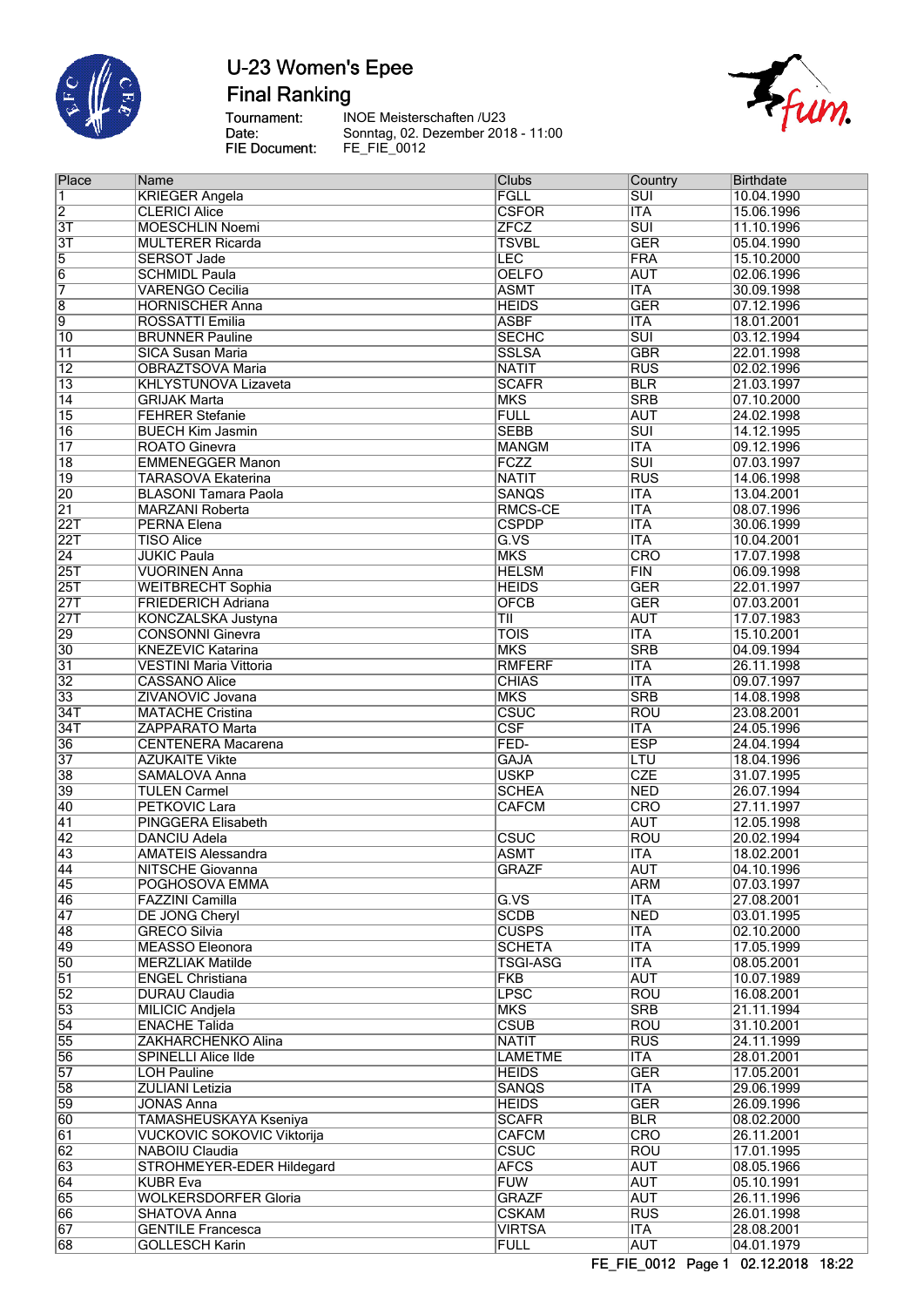#### FE\_FIE\_0012 Page 2 02.12.2018 18:22

| Place           | Name                        | <b>Clubs</b> | Country    | Birthdate  |
|-----------------|-----------------------------|--------------|------------|------------|
| 69              | <b>SOLARI Demetra</b>       |              | Isui       |            |
| 70              | <b>OBSTER Ellen</b>         | <b>DONQ</b>  | <b>NED</b> | 16.01.1994 |
| $\overline{71}$ | KAMENISCAKOVA Ida           | <b>MTVM</b>  | <b>SVK</b> | 08.03.1983 |
| 72T             | SCHMIDL Rosa                | <b>OELFO</b> | <b>AUT</b> | 27.12.1998 |
| 72T             | <b>TANZMEISTER Dorothea</b> | <b>ASCW</b>  | <b>AUT</b> | 10.09.1968 |
| $\overline{74}$ | KORINKOVA Magdalena         |              | <b>CZE</b> | 29.12.2000 |
| 75              | DELIC Lara                  | <b>MKS</b>   | <b>CRO</b> | 28.01.2003 |
| 76              | MESIC Ana                   | <b>CAFCM</b> | <b>CRO</b> | 28.04.1998 |
| 77T             | <b>GLAC Margarethe</b>      | <b>ASCW</b>  | <b>AUT</b> | 02.08.1980 |
| 77T             | <b>DERETIC Dragana</b>      | <b>MKS</b>   | <b>SRB</b> | 31.12.1980 |
| 79T             | <b>GALIC Ana</b>            | <b>MKS</b>   | <b>CRO</b> | 12.09.2003 |
| 79T             | <b>LORENZ Therese</b>       | <b>FULL</b>  | IAUT       | 29.06.1968 |
| 79T             | <b>PRAXMARER Leonore</b>    |              | <b>AUT</b> | 24.01.2003 |
| $\overline{82}$ | <b>WITTING Melanie</b>      | <b>ASCW</b>  | <b>AUT</b> | 03.04.1982 |
| 83              | <b>VUKOJEVIC Andrea</b>     | <b>MKS</b>   | <b>CRO</b> | 28.11.2002 |
| 84              | ROUBICKOVA Anna             |              | <b>CZE</b> | 17.11.1999 |